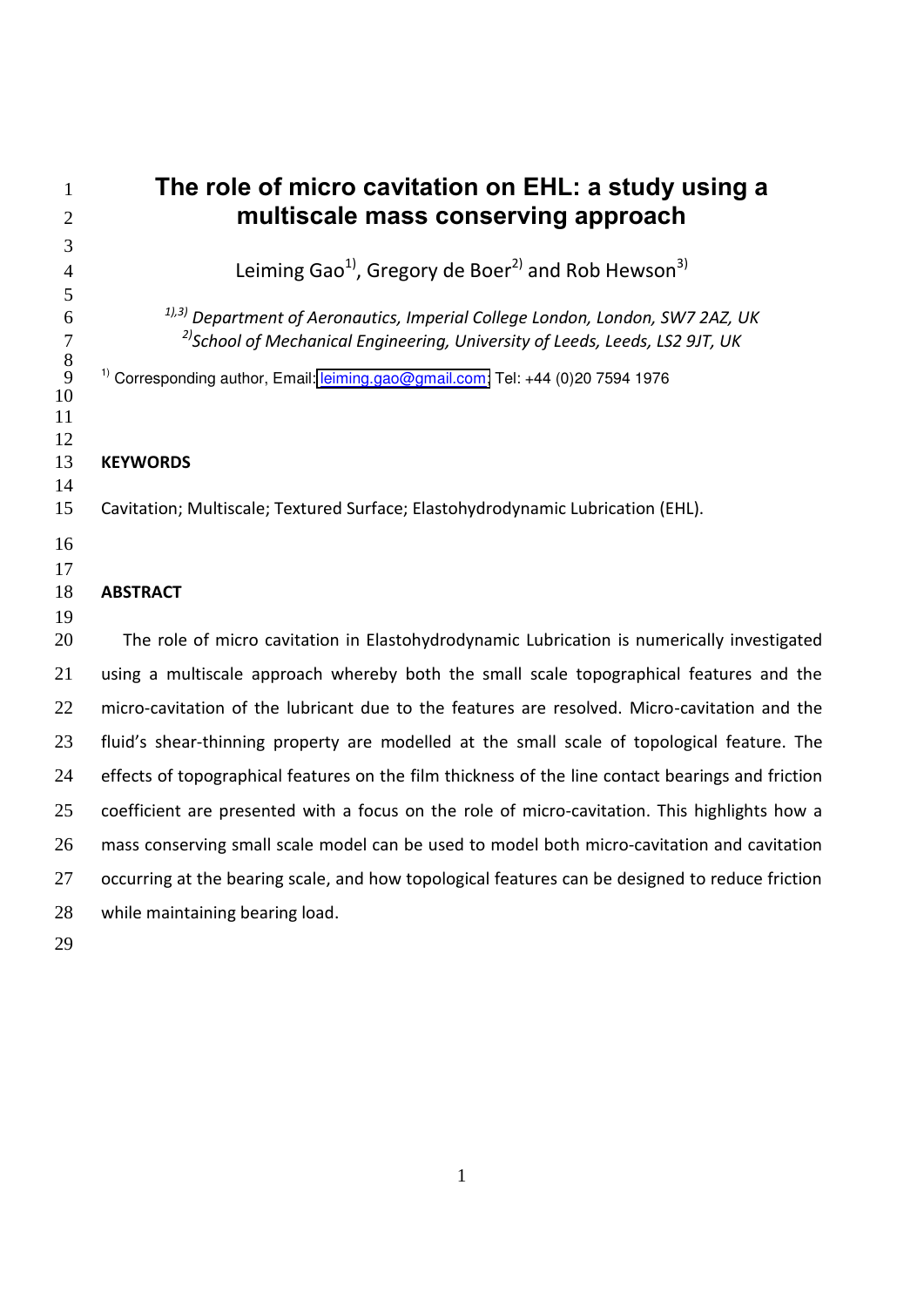**1 INTRODUCTION** 

In this paper the role of cavitation in an Elastodhydrodynamic Lubrication (EHL) converging-diverging line contact is investigated. The bearing surfaces are a smooth moving roller surface relative to a stationary, textured flat surface. Topographical changes to a lubricated surface of industrial components have been experimentally and numerically shown to improve their tribological performance in three main aspects, the load carrying capacity, the friction coefficient and the lubricant fluid film [\[1,](#page-11-0) [2\]](#page-11-1). Such applications include piston rings [\[3,](#page-11-2) [4\]](#page-11-3), mechanical seals [\[5,](#page-11-4) [6\]](#page-11-5), journal bearings [\[7,](#page-11-6) [8\]](#page-11-7), pad bearings [\[9-12\]](#page-12-0) and roller bearings in line contacts [\[13-17\]](#page-12-1) and point contacts [\[18,](#page-12-2) [19\]](#page-12-3).

A number of numerical approaches have been proposed to represent lubrication of surfaces with topographical features [\[7,](#page-11-6) [17,](#page-12-4) [18,](#page-12-2) [20,](#page-12-5) [21\]](#page-12-6). One of the challenges of numerically describing these problems is the order of magnitudes difference in the size of bearing surface topography and the bearing itself. This has led to a number of multiscale methodologies to analyse the problem and overcome the limitation in terms of computing costs [\[22-26\]](#page-12-7). Among the multiscale models, many of them employ an adapted Reynolds equation based on Patir and 17 Cheng's average flow model [\[27\]](#page-12-8) to solve the large scale fluid pressure, and the Stokes or Navier-Stokes equations to solve the small scale fluid flow [\[22,](#page-12-7) [24,](#page-12-9) [26\]](#page-12-10). Recently, the homogeneous multiscale approach has been developed, in which the large scale fluid flow was governed by a homogeneous pressure-gradient function whose coefficient was obtained from the small scale simulations. These include the work of Nyemeck et al. [\[25\]](#page-12-11) on the 22 hydrodynamic lubrication with rigid bearing surfaces of seals, and the authors' work [\[11,](#page-12-12) [12\]](#page-12-13) on 23 the EHL simulation of micro-textured pad bearings.

24 The role of micro-cavitation on lubrication has been studied by a number of investigators arising from experimental observation of cavitation occurring in the vicinity of surface roughness [\[20,](#page-12-5) [28\]](#page-13-0). The role of cavitation raises further questions regarding the validity of 27 using a form of the lubrication equation, where cavitation effects may not be uniform across 28 the film thickness due to the underlying topography; this cannot be captured by the lubrication approximation where a constant pressure is assumed across the film thickness. Olver et al. [\[29\]](#page-13-1) 30 proposed an 'inlet suction' effect due to fluid flow driven by cavitation pressures located in the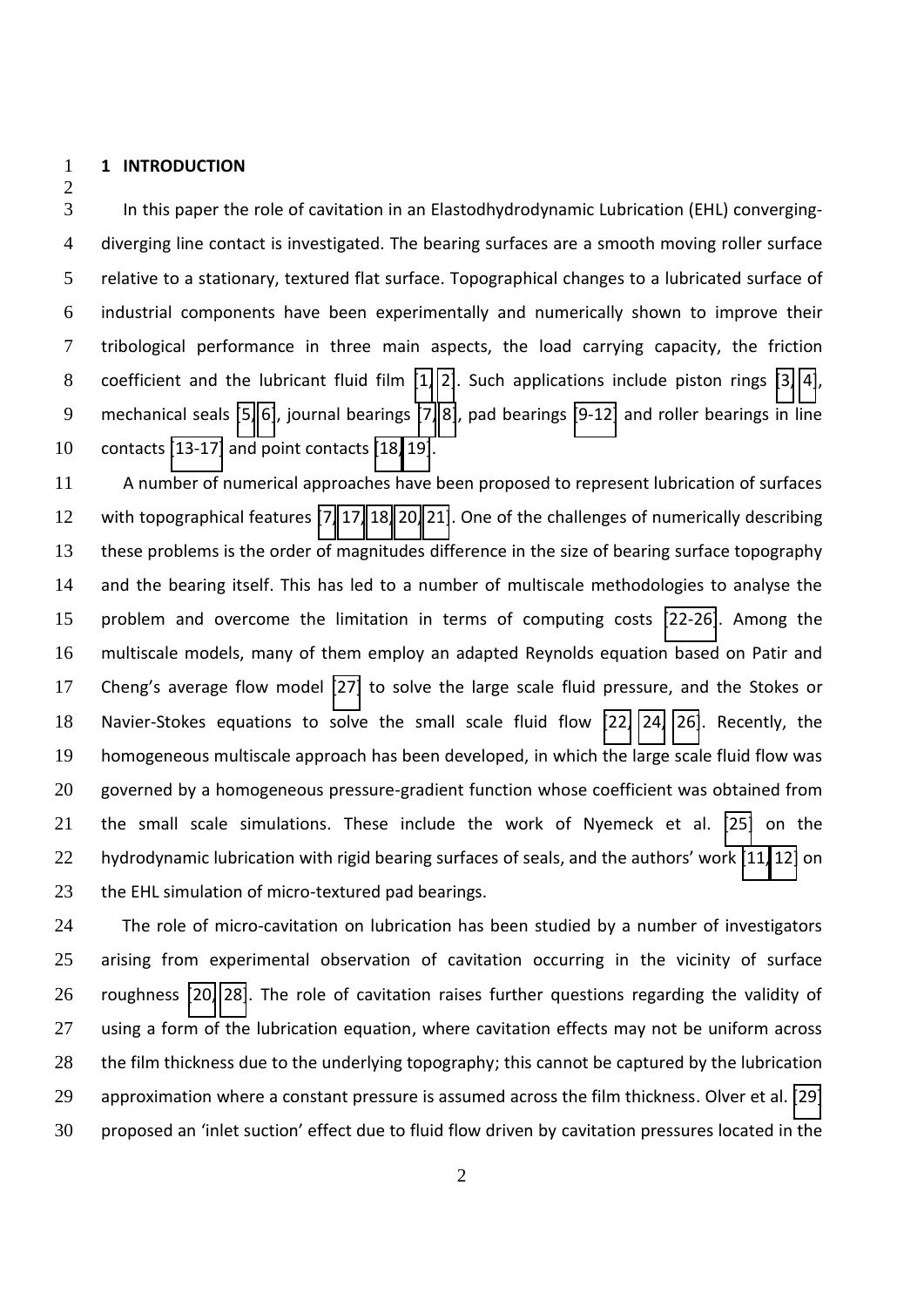inlet region of the pad bearing surface. Ausas et al. [\[30\]](#page-13-2) and Qiu and Khonsari et al. [\[31\]](#page-13-3) 2 studied micro-cavitation in textured bearing lubrication using a mass conserving model and compared different boundary conditions of cavitation; the half-Sommerfield condition, Swift-4 Steiber (Reynolds) condition and the Floberg-Jakobsson-Olsson (JFO) condition. It was found that the Reynolds condition largely underestimated the cavitation area and predicted a higher load-carrying capacity than the JFO results. Other studies of micro-cavitation have used Navier-Stokes based Computational Fluid Dynamics (CFD) simulations to solve the fluid flow, for example, Shi and Ni [\[32\]](#page-13-4), Wahl et al. [\[33\]](#page-13-5) and Meng and Yang [\[34\]](#page-13-6). However, these studies of micro-cavitation were all modelled at a single scale, where the topographical features were described over the entire lubrication domain. The number of simulated micro dimples or grooves in these studies was limited to up to 10 due to the very fine mesh required to resolve the small scale features and cavitation. In real engineering applications the number of micro 13 dimples (and roughness) could be much larger on a real textured bearing's surface, and a multiscale method is especially relevant to solve such problem.

<span id="page-2-1"></span><span id="page-2-0"></span>In this paper the heterogenous multiscale method (HMM) [\[35\]](#page-13-7) is applied to EHL as derived by the authors [\[11,](#page-12-12) [12,](#page-12-13) [36\]](#page-13-8) and extended to include cavitation effects, via the application of a mass-conserving approach at both small and large scales. This enables the model to capture cavitation at both scales. The pressure gradient-mass flow rate relationship is obtained from a homogenised local scale solution. This relationship is subsequently used at the global scale as a 20 governing equation of fluid flow, and solved along with the conservation of mass. In this work cavitation is considered at the local scale via a predefined threshold cavitation pressure. The 22 effects of the micro-texture's geometrical parameters on the bearings' lubrication film 23 thickness and friction coefficient are presented. The piezo-viscous and shear-thinning effects are discussed and the importance of the role of micro cavitation at the small scale is highlighted.

#### **2 NUMERICAL METHODOLOGY**

- 
- **2.1 Geometry and Materials**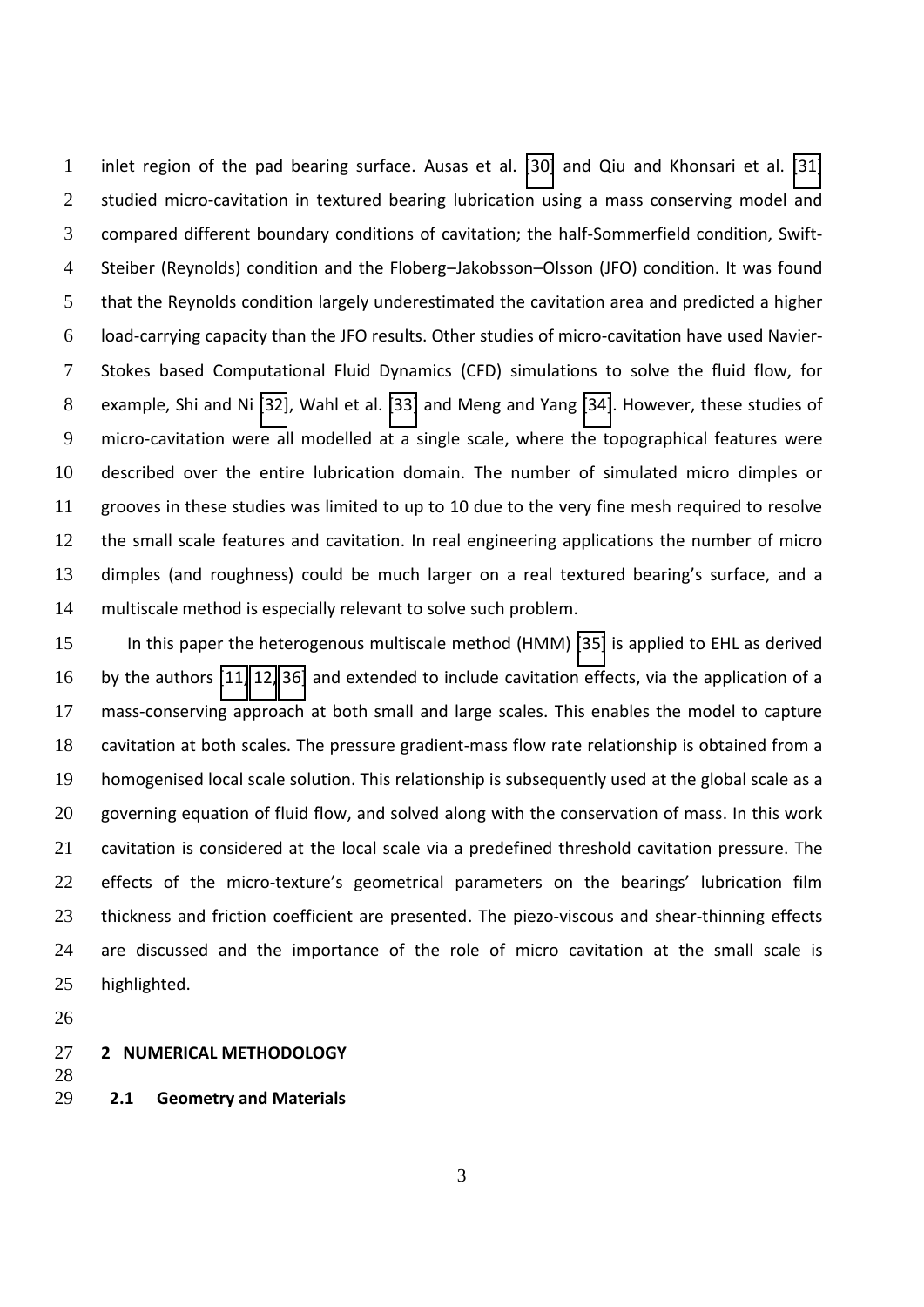1 In this study, the global geometry of the lubrication model is a two-dimensional cylindrical 2 line contact. The smooth cylinder rotates relative to a textured stationary surface, as shown in 3 Fig. 1. The material of the plane is PTFE with an elastic modulus (E) of 0.5 GPa and Poisson's 4 ratio  $(v)$  of 0.4. The cylinder is assumed to be rigid compared to the soft PTFE bearing surface. 5 The radius of the cylinder (*r*) is 25 mm and the rotation speed ( $\omega$ ) is 80 rad/s, and equivalent to 6 a sliding speed  $(U_0)$  of 2 m/s. The micro-pocket length (L) ranges from 20  $\mu$ m and 100  $\mu$ m and 7 the depth  $(d)$  from 0  $\mu$ m and 30  $\mu$ m. The geometrical and material parameters are listed in 8 Table 1.

9

## 10 **2.2 Large Scale Simulation**

The large scale simulation describes the fluid-structure interaction in the global lubrication domain, where the fluid pressure is solved simultaneously with the elastic deformation of the bearing surfaces. The difference between the current study and classical EHL analysis is that the governing equation for the hydrodynamic pressure is a homogenised equation from the small scale simulations, rather than the Reynolds equation, expressed as

$$
\frac{d\hat{p}}{dx} = f(g, \hat{p}, \dot{m})\tag{1}
$$

16 together with the mass conservation equation

$$
\frac{d\dot{m}}{dx} = 0\tag{2}
$$

17 The pressure gradient  $\left(\frac{ap}{dx}\right)$  is a homogenised function of the pressure ( $\hat{p}$ ), mass flow rate ( $\dot{m}$ ) and film gap (*g*), interpolated from a series of small scale solutions. The large scale boundary conditions used to solve Eqs. [\(1\)](#page-2-0) and [\(2\)](#page-2-1) are that the pressure at the bearing inlet and outlet boundaries is equal to zero:

$$
\hat{p}_{in} = \hat{p}_{out} = 0 \tag{3}
$$

21 The line contact bearing load is balanced by an integral of the average small scale pressure 22 (i.e., load per unit length  $p^*$ ), along the line contact domain. The average small scale pressure 23  $(p^*)$  was defined in Eq. [\(17\)](#page-5-0) in the Section 2.3.1 'Small Scale Simulations'.

$$
w = \int_{xin}^{xout} p^* dx
$$
 (4)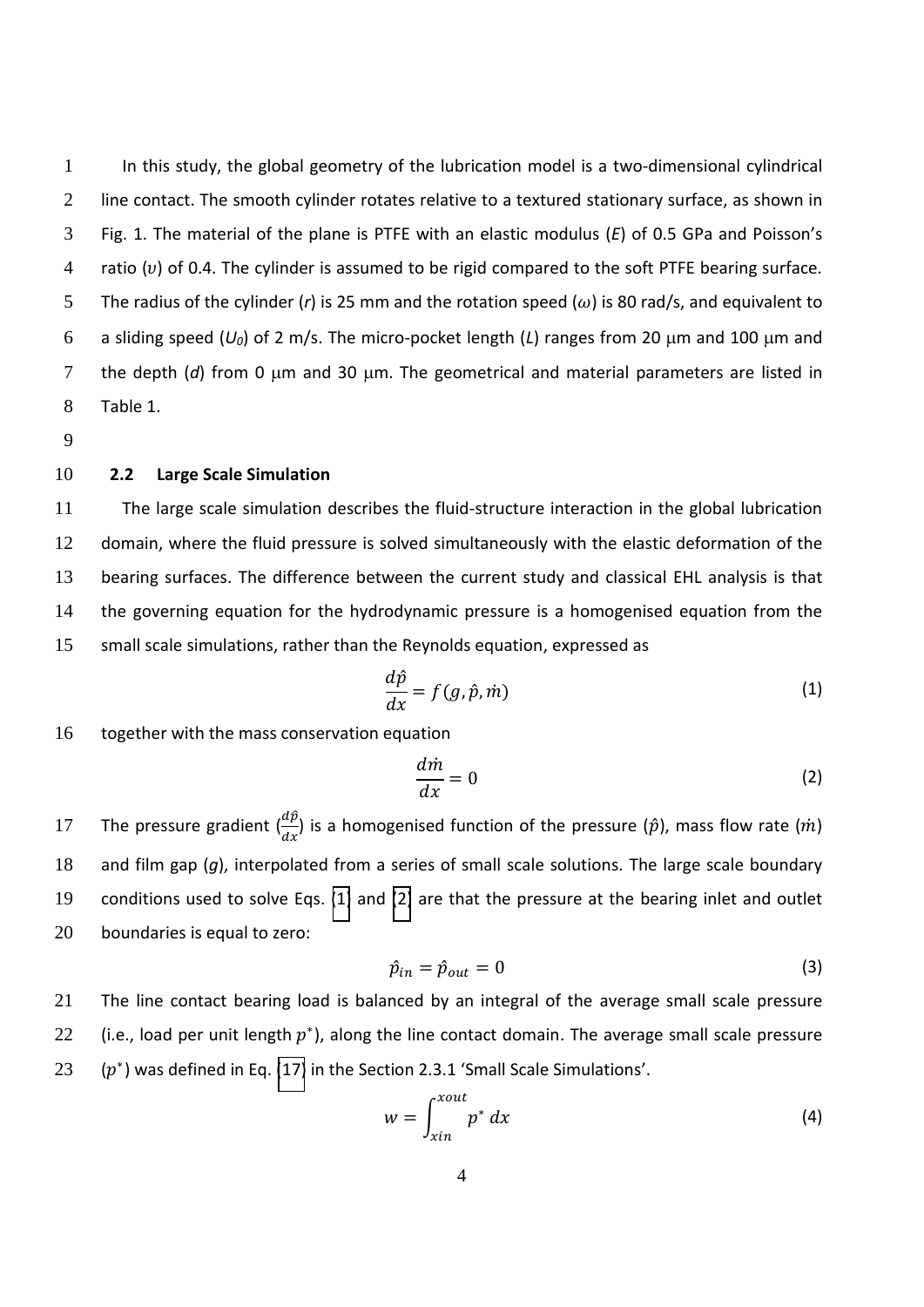- 1 The geometry equation is expressed as a sum of the rigid displacement (*e*, an unknown
- 2 constant determined by load *w*), rigid gap geometry and the surface deformation  $(\delta)$ :

$$
h = e + \frac{x^2}{2r} + \delta \tag{5}
$$

<span id="page-4-0"></span>
$$
\delta = K \times p^* \tag{6}
$$

3 where the displacement influence coefficient matrix **K** was obtained using the Green's function 4 [\[37\]](#page-13-9) for linear elastic contact model.

5

## 6 **2.3 Small Scale Simulations**

The small scale problem is described by the flow equations and those governing the elastic deformation of the small scale features. The coupling is facilitated through the application of the Arbitrary Largrangian Eularian (ALE) method to describe the fluid domain as the solid domain deforms and the inclusion of non-Newtonian, piezo-viscous and cavitation effects are included.

12

## 13 **2.3.1 Solid Structure Model**

The small scale solid domain is described by a plain strain model with the separation of the displacement influence coefficient matrix *K* into local (diagonal, *K*1) and global (off-diagonal, *K*2) terms [\[12\]](#page-12-13). The film gap (*g*) at the small scale is described by the sum of undeformed gap 17 and the non-local deformation ( $K_2 \times p$ ), not including the local deformation  $(K_1 \times p)$ .

<span id="page-4-1"></span>
$$
g = e + \frac{x^2}{2r} + K_2 \times p \tag{7}
$$

The local terms are represented as part of the local fluid-structure interaction simulation, and the global terms are applied as they would be in a conventional EHL simulation. An equivalent 20 height of the solid domain is introduced in order to ensure that the local deformation in the small scale simulations is the same as the column deformation obtained from the diagonal matrix. For further details of the structure model the reader is referred to references [\[12\]](#page-12-13).

23

#### 24 **2.3.2 Laminar Flow Model**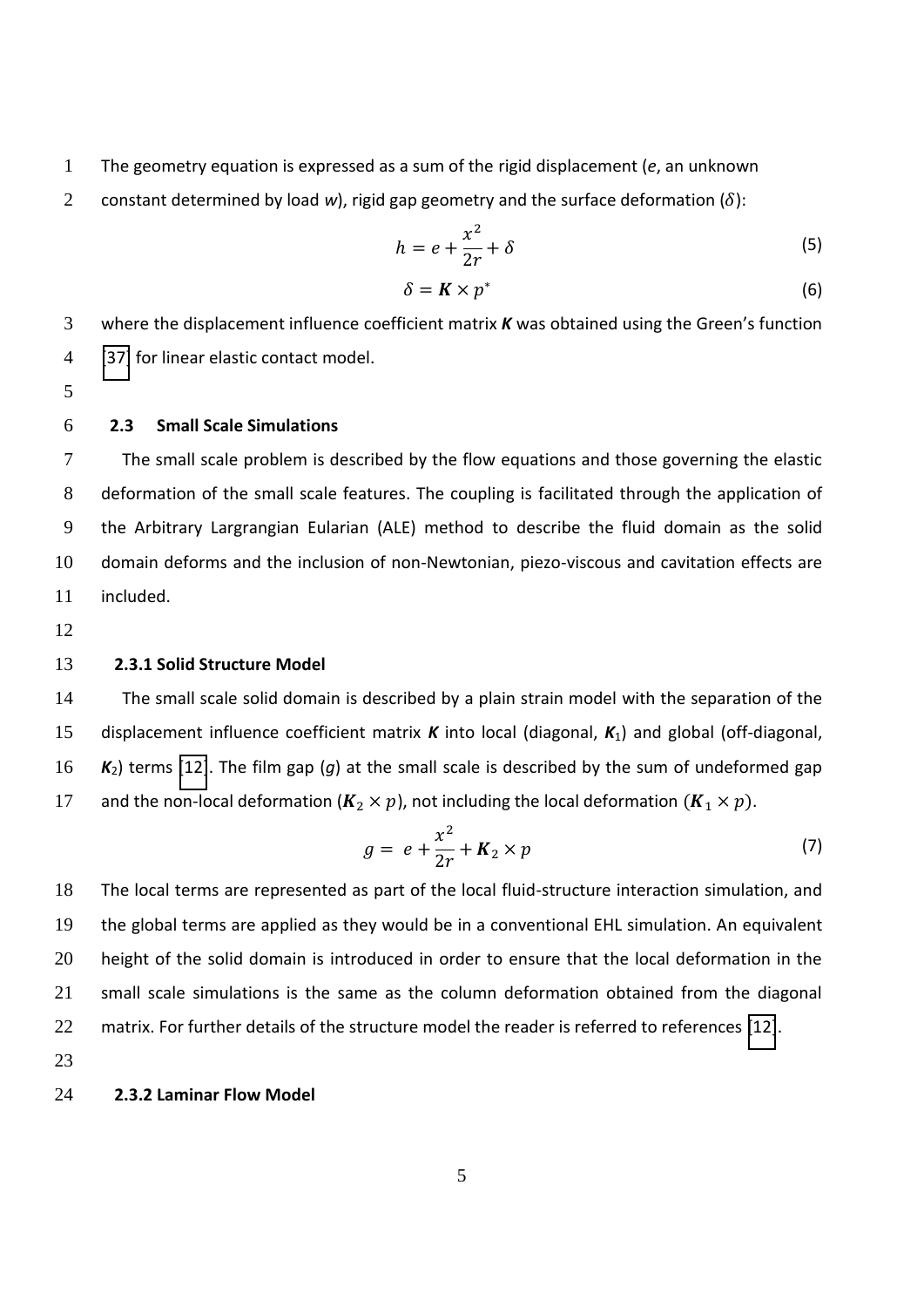1 The steady-state, isothermal and laminar flow is governed by the compressible Navier-2 Stokes equations:

$$
\rho(\mathbf{u} \cdot \nabla)\mathbf{u} = \nabla \cdot [-p\mathbf{I} + \eta (\nabla \mathbf{u} + (\nabla \mathbf{u})^{\mathrm{T}}) - 2\eta / 3(\nabla \cdot \mathbf{u})\mathbf{I}] \tag{8}
$$

$$
\nabla \cdot (\rho \mathbf{u}) = 0 \tag{9}
$$

3 where, **u** is the fluid velocity vector and I the unit tensor.  $\rho$  is the generalized fluid density 4 which is a function of pressure based on Dowson-Higginson formula [\[38\]](#page-13-10),

$$
\rho = \theta \cdot \rho_0 \frac{c_1 + c_2 \cdot p}{c_1 + p} \tag{10}
$$

5 where,  $c_1$  and  $c_2$  are the density-pressure coefficients,  $\rho_0$  is the density at ambient pressure,  $\theta$ 6 is the density fraction of liquid in the liquid and gas mixture and is defined in the cavitation 7 model in Section 2.3.2. Piezo-viscous effects are described by an exponential relationship [\[39\]](#page-13-11), 8 the viscosity of liquid and gas mixture  $(\eta)$  is expressed as:

<span id="page-5-0"></span>
$$
\eta = \theta \cdot \eta^* \exp(\alpha \cdot p) \tag{11}
$$

9 with the pressure-viscosity coefficient  $\alpha$ . Considering the fluid shear-thinning property, the

10 generalized viscosity  $\eta^*$  is defined using a Carreau viscosity model [\[40\]](#page-13-12) below.

$$
\eta^* = \eta_{\infty} + (\eta_0 - \eta_{\infty}) [1 + (\eta_0 \dot{\gamma}/G_{cr})^2] \frac{m-1}{2}
$$
 (12)

11 where,  $\dot{\gamma}$  is shear rate.  $\eta_0$  and  $\eta_\infty$  represent the dynamic viscosity at zero shear rate and 12 infinite shear rate, respectively.  $G_{cr}$  is critical stress at ambient pressure. The piezo-viscous 13 effect described in Eq. [\(11\)](#page-4-0) and the shear-thinning property defined in Eq. [\(12\)](#page-4-1) are illustrated in 14 Fig. 2.

The boundary conditions are shown in Fig. 1b. The lower boundary CD (Fig. 1b) is a sliding wall. The upper fluid-structure interface is a no slip boundary. In heterogenous multiscale method, periodic boundary conditions are required on the AD and BC boundary in terms of fluid velocity and pressure. Due to small scale deformation the two boundary geometries are not exactly the same, therefore, the boundary BC was scaled to the same length of boundary AD in the reference coordinates (undeformed gap) [\[12\]](#page-12-13). Near-periodic velocity boundary conditions are derived from the mass conservation at the two boundaries, scaled by the local 22 strain  $\varepsilon$ :

$$
\rho_1 \mathbf{u}_1 (1 + \varepsilon_1) = \rho_2 \mathbf{u}_2 (1 + \varepsilon_2) \tag{13}
$$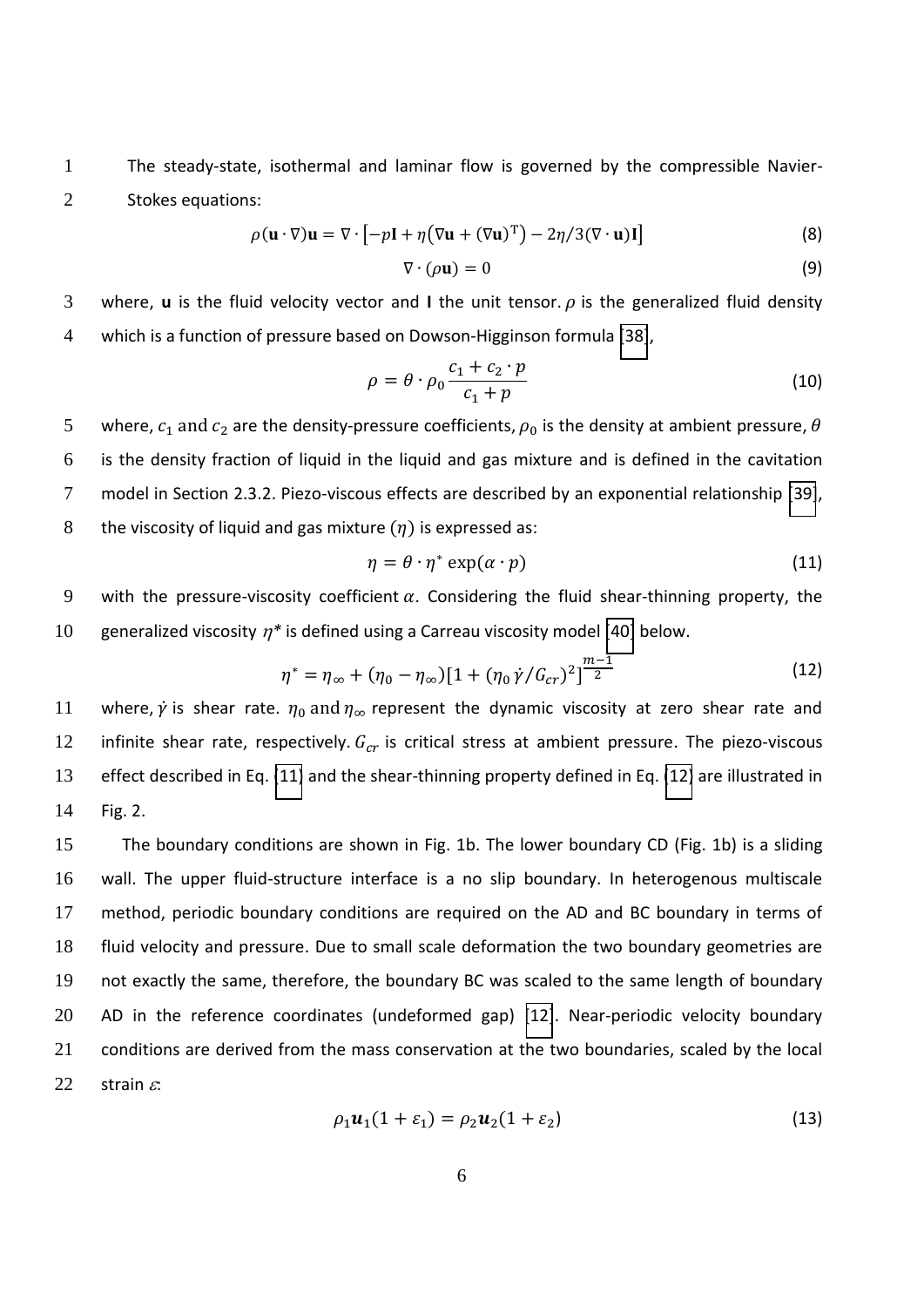1 and a pressure jump  $(\Delta p)$  is applied onto the scaled boundaries:

$$
p_2 = p_1 + \Delta p \tag{14}
$$

2 where, subscript 1 and 2 represent the scaled boundary AD and BC in Fig. 1b respectively. Since the moving wall (lower surface) was fully constrained, i.e. there was no deformation allowed and the strain was zero, the velocities at both sides of the fluid domain on the moving wall surface were the same. Thus the nearly periodic conditions described in Eq. (**Error! Reference source not found.**) are the same as periodic conditions at the moving surface and it satisfies the no-slip boundary conditions.

8 The homogenised pressure gradient  $\left(\frac{ap}{dx}\right)$  across a unit cell and a pressure jump across the small

9 scale cell is described by:

$$
\frac{d\hat{p}}{dx} = \frac{\Delta p}{L} \tag{15}
$$

10 The mass flow rate  $(m)$  is calculated as:

$$
\dot{m} = \int_0^{g + K_1 \times p} \rho u \, dy \tag{16}
$$

11 An average pressure (*p\**) is defined to represent the cell pressure in large scale solutions:

$$
p^* = \int_0^L p \, dx / L \tag{17}
$$

12 The shear stress  $\tau$  (shear force per unit length) is calculated as:

$$
\tau = \int_0^L \eta^* \frac{du}{dy} \, dx / L \tag{18}
$$

13

#### 14 **2.3.3 Cavitation Model**

The lubricant is assumed to be a homogeneous mixture of liquid and gas. When the fluid pressure drops below the saturation pressure cavitation occurs and some gas dissolved in fluid 17 will come out of solution. The density fraction of liquid  $(\theta)$  is defined as a continuous function of pressure using the hyperbolic tangent function:

$$
\theta = 0.5 \times (1 + \tanh \frac{p - p_c}{k})
$$
\n(19)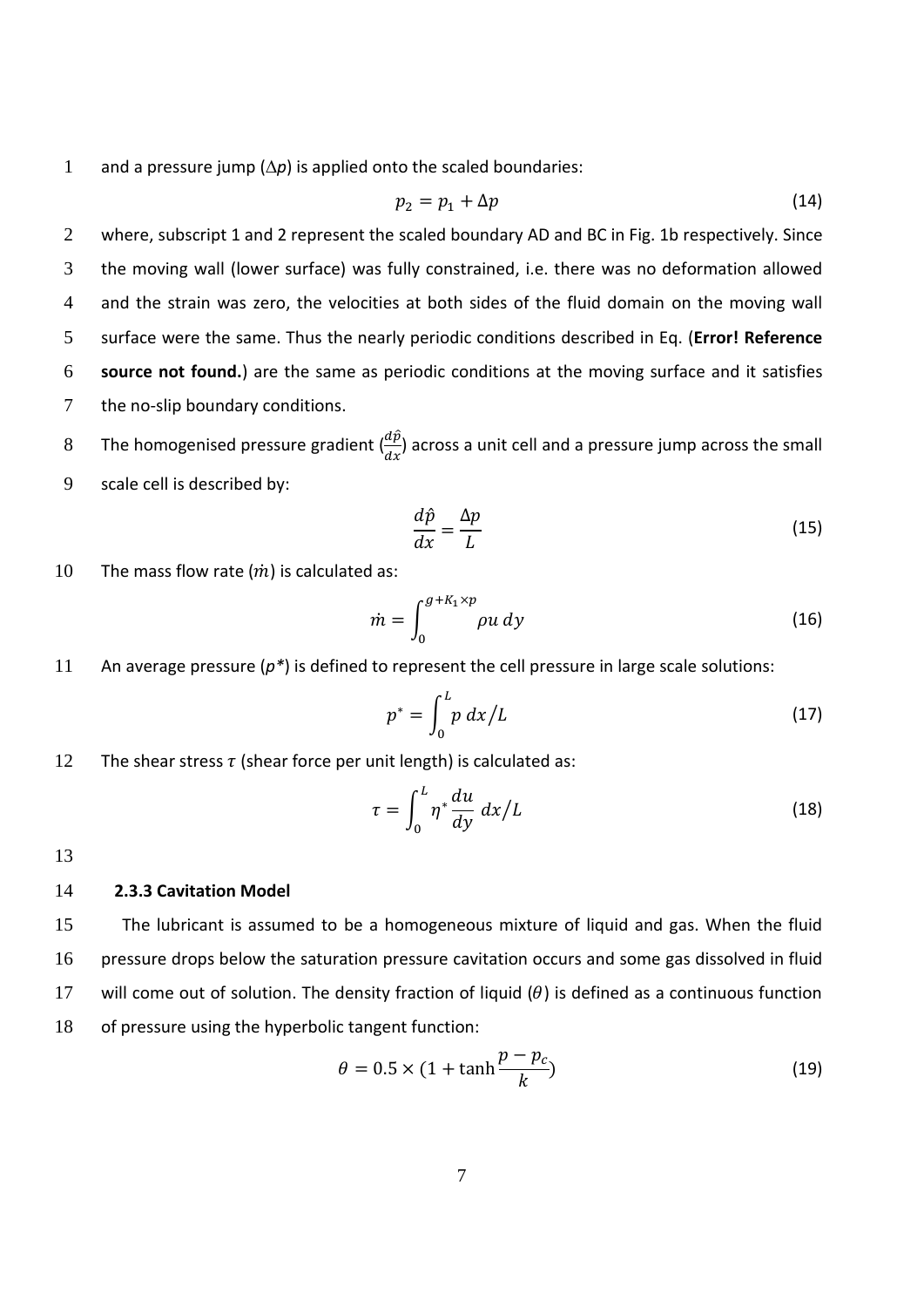1 The constants  $k$  are used to determine the steep gradient of the density fraction with respect 2 to a threshold cavitation pressure  $p_c = -30$  KPa. The variation of  $\theta$  against pressure is shown in Fig. 3. The relationship described here is similar to the polynomial based approach used by Almqvist and Larsson [\[41\]](#page-13-13), to describe the density of lubricant with the fluid pressure. The parameters of fluid properties are given in Table 2, and are based on mineral oil of the type typically used as bearing lubricant [\[42,](#page-13-14) [43\]](#page-13-15).

- 7
- 8

# 9 **2.4 Homogenisation of the pressure gradient equation**

The homogenised relationship between the pressure gradient and mass flow rate links the small scale and large scale simulations. This relationship is obtained via interpolation. In order to obtain an accurate representation of the small scale model, a range of small scale simulations were undertaken for a range of gaps (g), homogenised pressure gradients  $(\frac{\Delta p}{L})$ 13 simulations were undertaken for a range of gaps (g), homogenised pressure gradients  $(\frac{\Delta p}{L})$  and cell inlet pressures (*p1*). A linear interpolation function was adopted, based on a Delaunay triangulation of the data using Quickhull algorithm as implemented in Matlab [\[44\]](#page-13-16). To obtain effective data samples for the interpolation, the range of input parameters are selected as shown in Table 3 with total number of 3000 sample points, based on the corresponding results of the smooth surface case of Reynolds equation.

19

20 Small scale solutions were obtained using the finite element method as implemented in 21 COMSOL Multiphysics. The variables are transformed to the non-dimensional forms for 22 convenience of numerical computing, for the global scale,

$$
X, Y = x, y/R_{Hz}, G = \frac{g}{L}, \hat{P} = \frac{\hat{p}L}{\eta_0 U_0}, \frac{d\hat{P}}{dX} = \frac{d\hat{p}}{dx} \cdot \frac{L^2}{\eta_0 U_0}, \dot{M} = \frac{\dot{m}}{\rho_0 U_0 L}
$$
(20)

23 and for the small scale,

$$
P_1 = \frac{p_1 L}{\eta_0 U_0} \tag{21}
$$

24

25 where  $R_{Hz}$  is the Hertzian contact radius,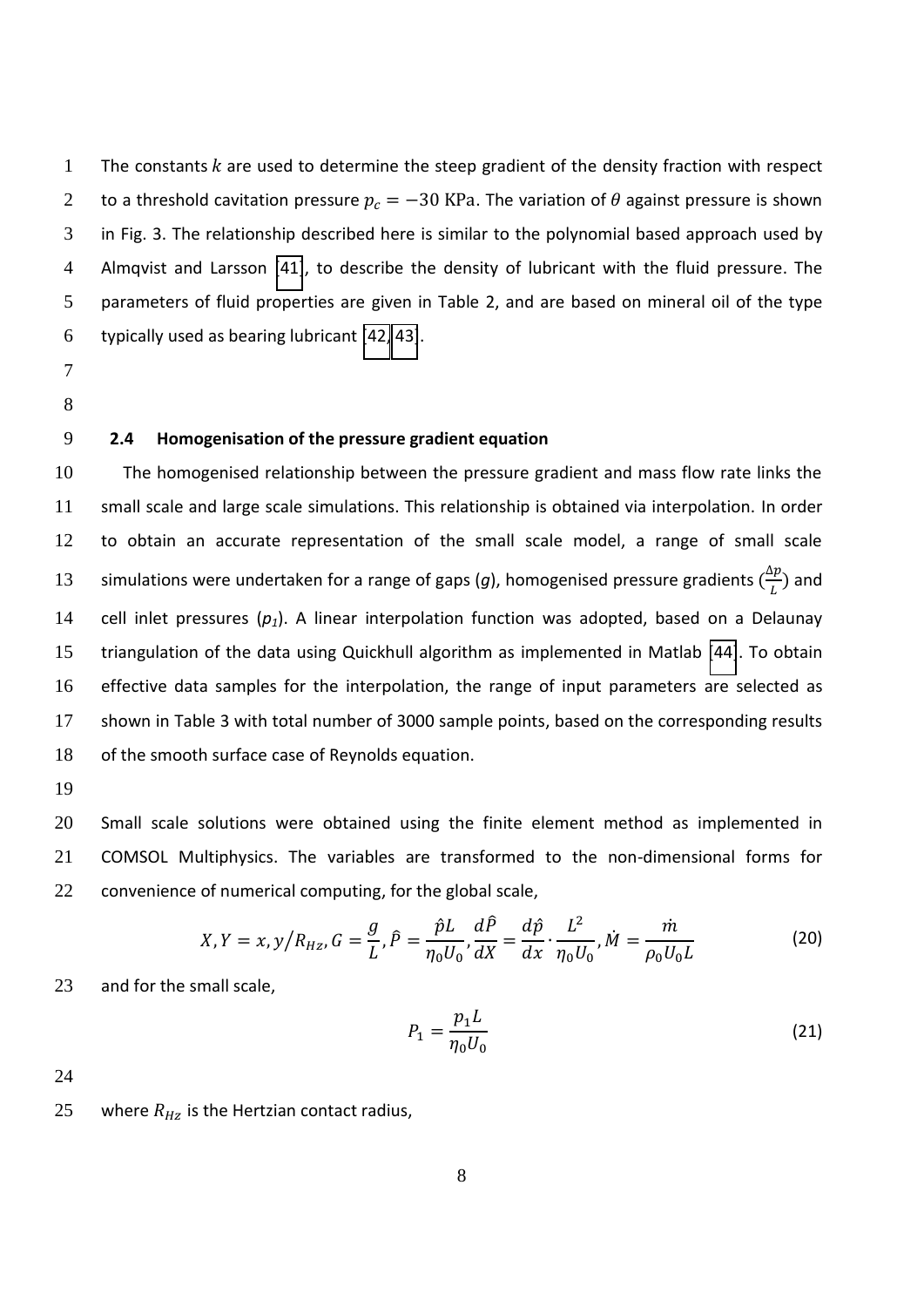$$
R_{Hz} = \sqrt{\frac{8wr}{\pi E'}} \tag{22}
$$

1 Subsequently, the pressure gradient equation is obtained via linear interpolation,

$$
\frac{d\hat{P}}{dX}(i) = f\left[P_1, G, \dot{M}, \frac{d\hat{P}}{dX}, \hat{P}(i), G(i), \dot{M}\right], i = 1, \dots, n
$$
\n(23)

where the first four parameters on the right-hand side  $(P_1, G, \dot{M}, \frac{dP_1}{dX})$ 2 where the first four parameters on the right-hand side  $(P_1, G, M, \frac{\omega}{dx})$  were known and obtained 3 from small scale analysis. *n* denotes the mesh points at the large scale domain. The non-4 dimensional mass conservation equation is expressed as,

$$
\frac{dM}{dX}(i) = 0, i = 1, ..., n
$$
\n(24)

5

6

### 7 **3 Results**

8 A non-dimensional large scale domain of  $X = [-4, 2]$  and a fixed load of 2500 N was considered in this study. Large scale mesh independence tests were undertaken from 60 to 960 points in the large scale domain. For the Newtonian case with a smooth surface, the relative errors in the large-scale pressure and mass flow rate using different mesh are presented in Fig.4 (a), and the large-scale pressure distributions are compared in Fig.4 (b) and (c). The presence of smooth surface solutions allowed comparison with the solution obtained using Reynolds equation. In current study the number of mesh nodes *n* was set at 120, at which level the relative errors were approximately 7% and 5% in pressure and mass flow rate respectively. Four fluid viscosity models were investigated, i.e. (i) Newtonian, (ii) Newtonian and piezo-viscous, (iii) shear-thinning, and (iv) both piezo-viscous and shear-thinning. In each model, a 18 range of cell lengths ( $L = 20$ , 50 and 100  $\mu$ m) and depths ( $d = 0 \sim 30$   $\mu$ m, increased by 5  $\mu$ m) were considered. The friction coefficient and minimum film thickness are presented in Fig. 5. Typical results showing how cavitation is captured at the large scale is shown in Fig. 6 (a) and 21 (b) for the case of  $L = 100$  µm and  $d = 30$  µm, where the large scale homogenised pressure and 22 viscosity are presented from the small scale simulations, and the elastic deformation of the bearing surface also presented. The development of cavitation at small scale is demonstrated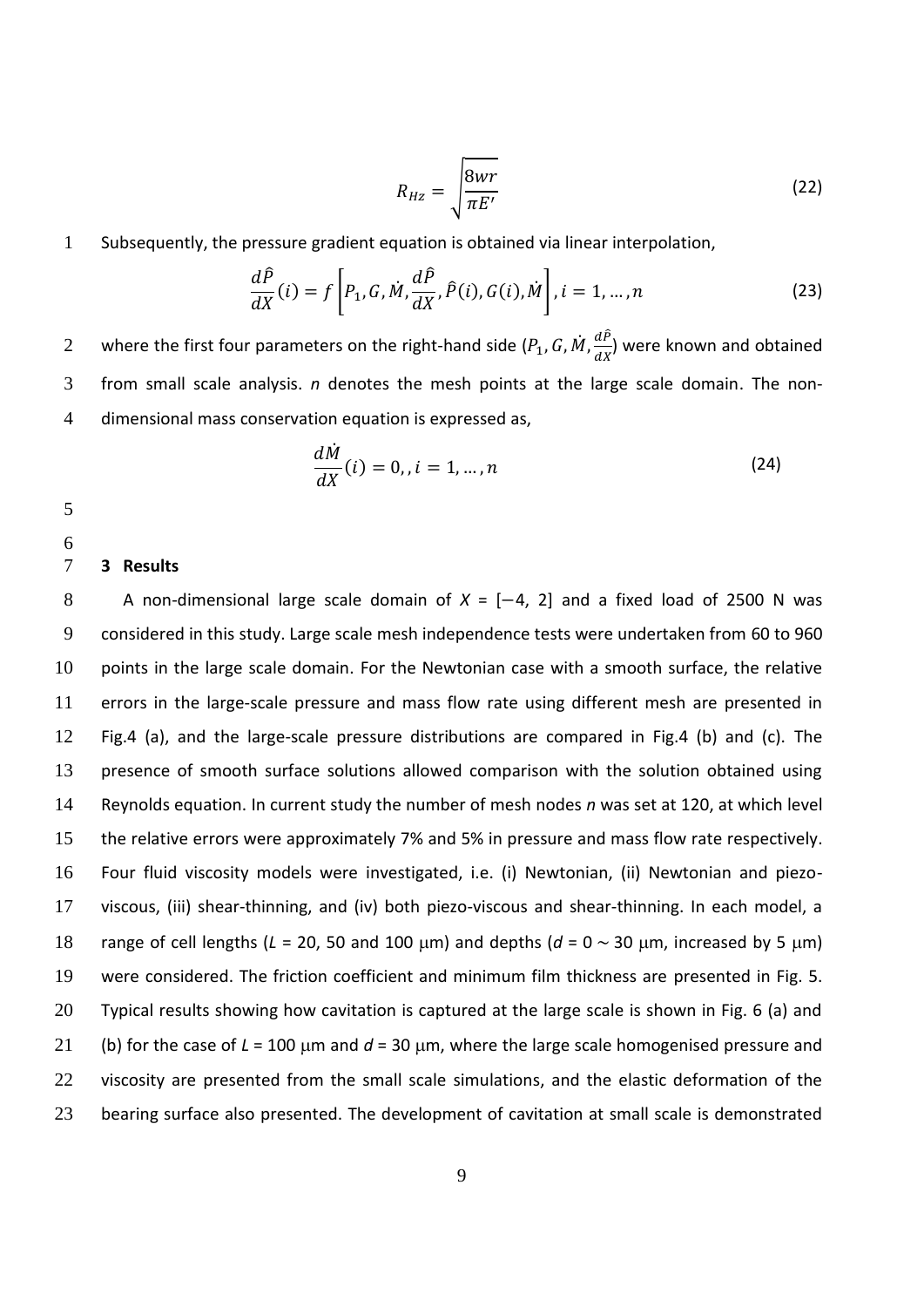in Fig. 6 (c) and (d), in the large scale outlet zone in the region of *X* = [0.8, 1.8]. The role of 2 shear thinning fluid properties is demonstrated in Fig. 7, where the homogenised viscosity is clearly observed to decrease in the main loading domain at the large scale. The combination of both piezo-viscosity and shear-thinning effect on the pressure, viscosity and film thickness is shown in Fig. 8.

### **4 Discussion**

# **4.1. Fluid Rheology**

10 It can clearly been seen from these results that through the careful selection of small scale depth and length, that the friction coefficient can be reduced. The friction coefficient is presented as a function of the depth to length ratio (*d*/*L*) in Fig. 5, these results imply that there is an optimal cell depth and length to achieve minimum friction. For example, in the 14 Newtonian cases, for the cell length *L* = 50 µm the minimum friction coefficient was observed with the cell depth *d* = 10 µm and the reduction in the friction coefficient is 42% compared to 16 the smooth surface; for the cell length *L*= 100 µm the friction coefficient is reduced by 52% when the cell depth *d* is 15 µm. This is similar to the results previously obtained by Gao and Hewson [\[36\]](#page-13-8) who obtained a similar trend for a slider bearing with the same small scale surface features. In these cases there was a monotonic decrease in the friction with increasing small scale length to depth ratio (*d*/*L*). What is interesting to note is that contrary to the 21 previous case there is a clear minimum friction coefficient predicted for a cell depth to length 22 ratio of around 0.15 for the cases of  $L \ge 50$  µm. In the previous case it was observed that the friction coefficient decreased then plateaued out to a near constant friction coefficient with increasing cell depth.

25 While the different fluid rheologies considered all exhibit similar characteristics it should be noted that the reduction in friction is most pronounced for the shear thinning fluid characteristics, where there is a 3 fold decrease in the friction coefficient for the largest cell 28 geometry  $L = 100$  µm. The effect of piezo-viscous is not significant for a low pressure values encountered in the current study. The variations in the pressure, viscosity and film thickness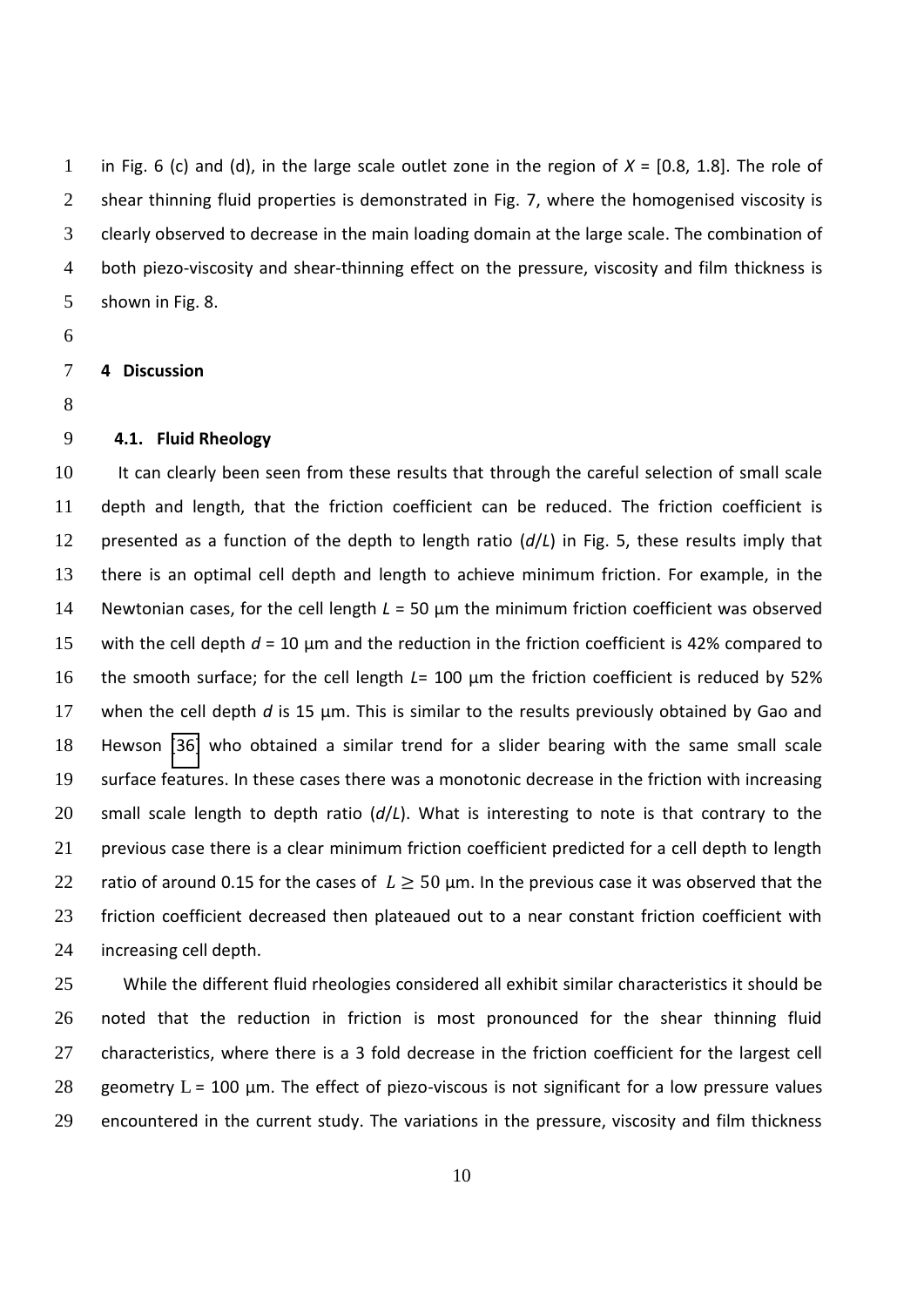are less than 10% by comparing the results with or without piezo-viscous effect considered, as shown in Figs. 7 and 8.

3 The minimum film thickness decreases with increasing cell depth as shown in Fig. 5, and this has been reported in other EHL studies of textured surface [\[18,](#page-12-2) [20,](#page-12-5) [45\]](#page-13-17). Examining the minimum film thickness shows how there is a clear compromise to be made between reducing friction and maintaining a reasonable fluid film, as the effect of topography is to reduce the minimum film thickness, with the greatest effect observed for the shear thinning fluid model. The reasonable fluid film should have a minimum value which is double or triple the surface roughness, i.e. the lambda ratio is 2 or 3, which means the bearing could operate in the mixed 10 or full film lubrication regime.

# **4.2. Micro-Cavitation**

Cavitation was included in the small scale geometry, permitting the modelling of the converging-diverging geometry to be modelled without a specific large scale treatment of cavitation. The pressure distributed over the whole lubrication domain was governed by the homogenised pressure equation. This is different from classical EHL models, where the Reynolds boundary condition (pressure is positive everywhere) is commonly applied in the diverging geometry. Since the small scale pocket itself is a divergent-convergent geometry, the local pressure usually decreases at the inlet divergent edge, and then increase at the outlet convergent edge. When there is limited cavitation in the small scale the local pressure distributed is nearly anti-symmetrically (as shown by the top curve in Fig. 6 (c), at location *X* = 0.8). When cavitation extended towards outlet zone, i.e. *X* increases, the pressure field 23 diverges from this. The cavitation region can be observed in Fig. 6 (d) where the region of low density fraction indicates a larger cavitated zone as *X* increases. As the region of cavitation 25 increases further the local pressure became nearly constant of  $-30$  KPa (as shown by the 26 bottom curve in Fig. 6 (c), at location  $X = 1.8$ ).

27 What is interesting is that there is a rise in viscosity in the diverging region before cavitation occurs as shown in Fig. 7. This can also be observed when piezo-viscosity is also added to the model as is shown in Fig. 8.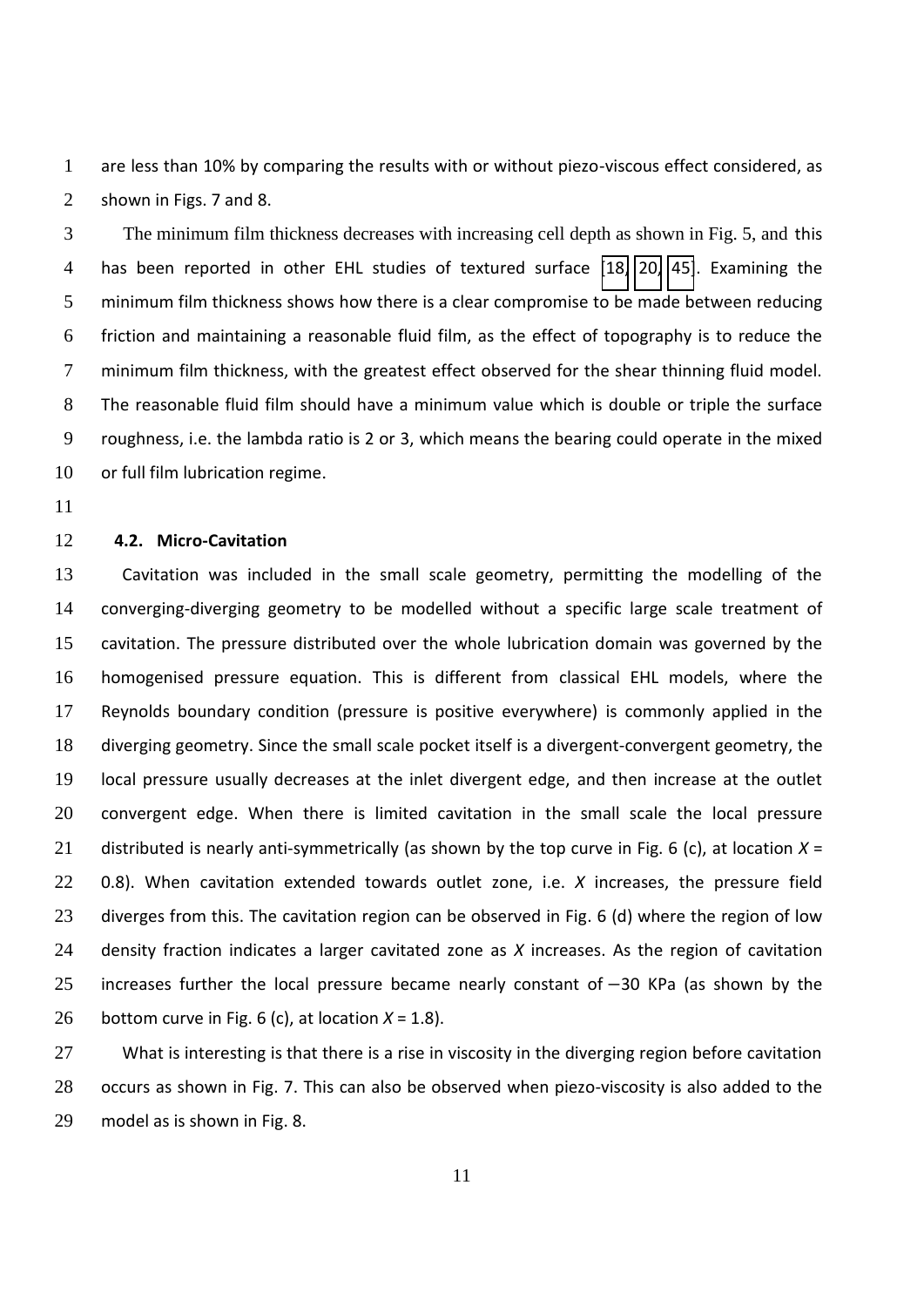# 2 **5 CONCLUSION**

A heterogeneous multiscale model has been developed for the fluid-structure interaction in cylindrical line contact EHL with the bearing surface topography addressed. Fluid cavitation is explicitly modelled at the small scale via a continuous function of the fluid density and viscosity with pressure. The small scale cavitation effects are passed to the large scale model via the homogenised small scale relationship without further large scale treatment of cavitation. Such an approach also allows a range of rheological models to also be considered. The shear-thinning effects have been found to have significant effect on the bearing performance as well as the optimum small scale features required for optimum performance.

11

### 12 **ACKNOWLEDGEMENT**

- 13 The authors would like to thank the Engineering and Physical Sciences Research Council
- 14 (Grant number EP/I103733/1) and the Leverhulme Trust (Grant number F/10 100/B) for the
- 15 financial support to this work.
- 16

## 17 **NOMENCLATURE**

<span id="page-11-7"></span><span id="page-11-6"></span><span id="page-11-5"></span><span id="page-11-4"></span><span id="page-11-3"></span><span id="page-11-2"></span><span id="page-11-1"></span><span id="page-11-0"></span>

| d     | Cell depth [m]                                                |
|-------|---------------------------------------------------------------|
| F     | Young's modulus [Pa]                                          |
| E'    | Equivalent Young's modulus [Pa]                               |
| e     | Rigid displacement [m]                                        |
| h     | Large scale film thickness [m]                                |
| g     | locally undeformed gap [m]                                    |
| К     | Displacement influence coefficient matrix [m <sup>3</sup> /N] |
| L     | Cell length [m]                                               |
| n     | Number of large-scale mesh grid                               |
| р     | Pressure [Pa]                                                 |
| $p_c$ | Threshold cavitation pressure [Pa]                            |
| m     | Mass flow rate per unit length [kg/m/s]                       |
| r     | Radius of cylinder [m]                                        |
| t'    | Equivalent small-scale cell height [m]                        |
| $U_0$ | Sliding speed of the roller [m/s]                             |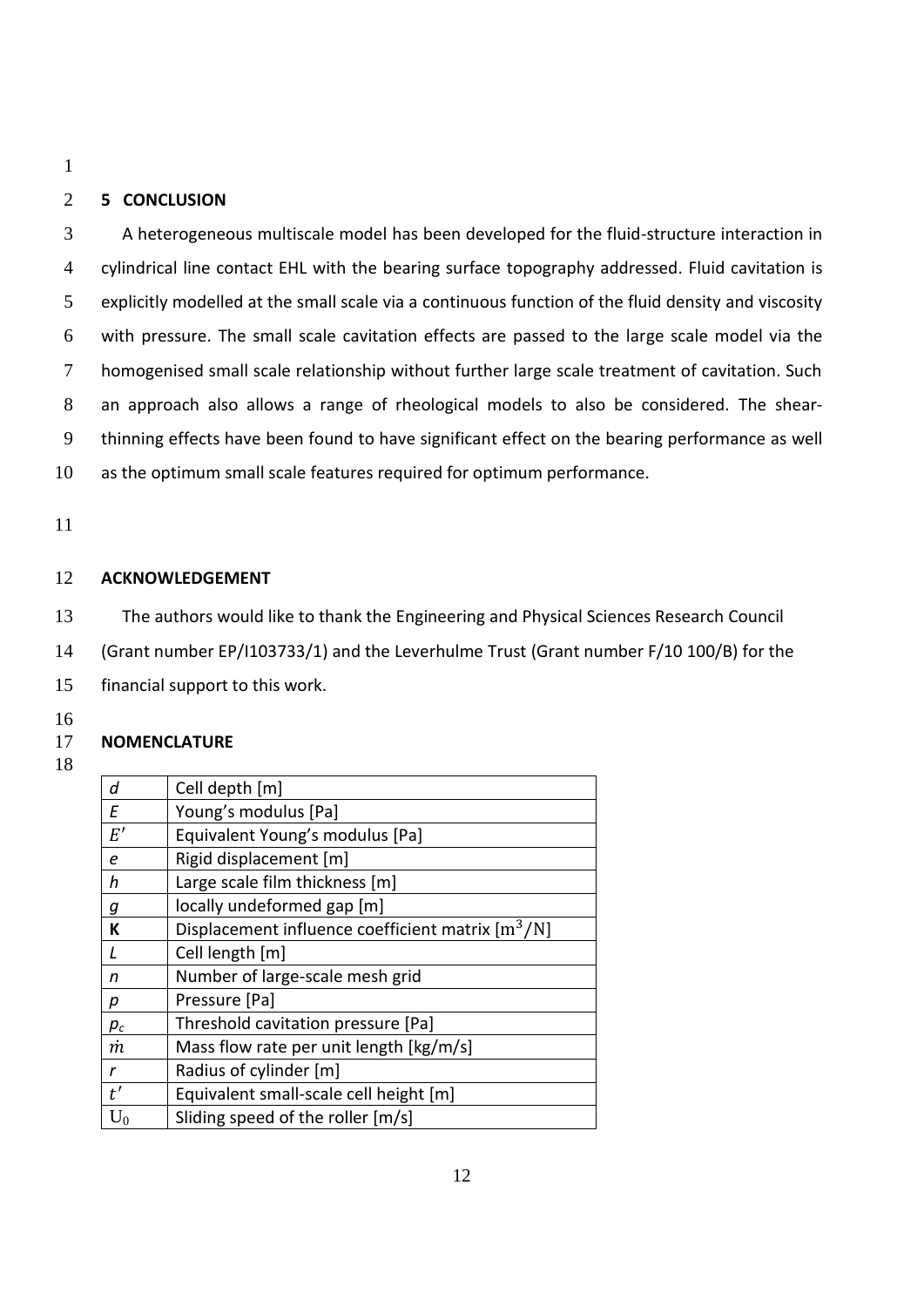<span id="page-12-13"></span><span id="page-12-12"></span><span id="page-12-1"></span><span id="page-12-0"></span>

| u                  | Fluid velocity vector [m/s]                                           |
|--------------------|-----------------------------------------------------------------------|
| w                  | One-dimensional load per unit length [N/m]                            |
| X                  | Coordinate in direction of fluid flow [m]                             |
| X                  | Dimensionless coordinate of x                                         |
| $\alpha$           | Pressure-viscosity coefficient                                        |
| Ÿ                  | Shear rate [1/s]                                                      |
| δ                  | Elastic deformation [m]                                               |
| ε                  | <b>Strain</b>                                                         |
| $\eta_0$           | Viscosity at zero shear rate [Pa s]                                   |
| $\eta_{\infty}$    | Viscosity at infinite shear rate [Pa s]                               |
| η                  | Generalized viscosity in Carreau model [Pa s]                         |
| θ                  | Density fraction in cavitation model                                  |
| μ                  | <b>Friction coefficient</b>                                           |
| $\sigma$           | Normal stress [Pa]                                                    |
| τ                  | Shear stress [Pa]                                                     |
| $\boldsymbol{\nu}$ | Poission's ratio                                                      |
| $\rho_0$           | Ambient fluid density $\left[\frac{\text{kg}}{\text{m}^3}\right]$     |
| D                  | Generalized fluid density $\left[\frac{\text{kg}}{\text{m}^3}\right]$ |
| $\omega$           | Rotation velocity of cylinder [rad/s]                                 |

## <span id="page-12-4"></span><span id="page-12-3"></span><span id="page-12-2"></span>5 **REFERENCES**  6

- <span id="page-12-5"></span>7 [1] Segu DZ, Choi SG, Choi JH, Kim SS. The Effect of Multi-Scale Laser Textured Surface on
- 8 Lubrication Regime. Appl Surf Sci. 2013;270:58-63.
- 9 [2] Braun D, Greiner C, Schneider J, Gumbsch P. Efficiency of laser surface texturing in the
- <span id="page-12-6"></span>10 reduction of friction under mixed lubrication. Tribol Int. 2014;77:142-47.
- 11 [3] Ryk G, Etsion I. Testing piston rings with partial laser surface texturing for friction
- <span id="page-12-7"></span>12 reduction. Wear. 2006;261:792-96.
- 13 [4] Tomanik E. Modelling the hydrodynamic support of cylinder bore and piston rings with laser
- 14 textured surfaces. Tribol Int. 2013;59:90-96.
- 15 [5] Etsion I, Kligerman Y, Halperin G. Analytical and Experimental Investigation of Laser-
- <span id="page-12-9"></span>16 Textured Mechanical Seal Faces. Tribol Trans. 1999;42:511-16.
- 17 [6] Brunetiere N, Tournerie B. Numerical analysis of a surface-textured mechanical seal
- 18 operating in mixed lubrication regime. Tribol Int. 2012;49:80-89.
- <span id="page-12-11"></span>19 [7] Dobrica MB, Fillon M, Maspeyrot P. Mixed elastohydrodynamic lubrication in a partial
- 20 journal bearing-comparison between deterministic and Stochastic models. ASME J Tribol.
- <span id="page-12-10"></span>21 2006;128:778-88.
- 22 [8] Rao TVVLN, Rani AMA, Nagarajan T, Hashim FM. Analysis of slider and journal bearing
- <span id="page-12-8"></span>23 using partially textured slip surface. Tribol Int. 2012;56:121-28.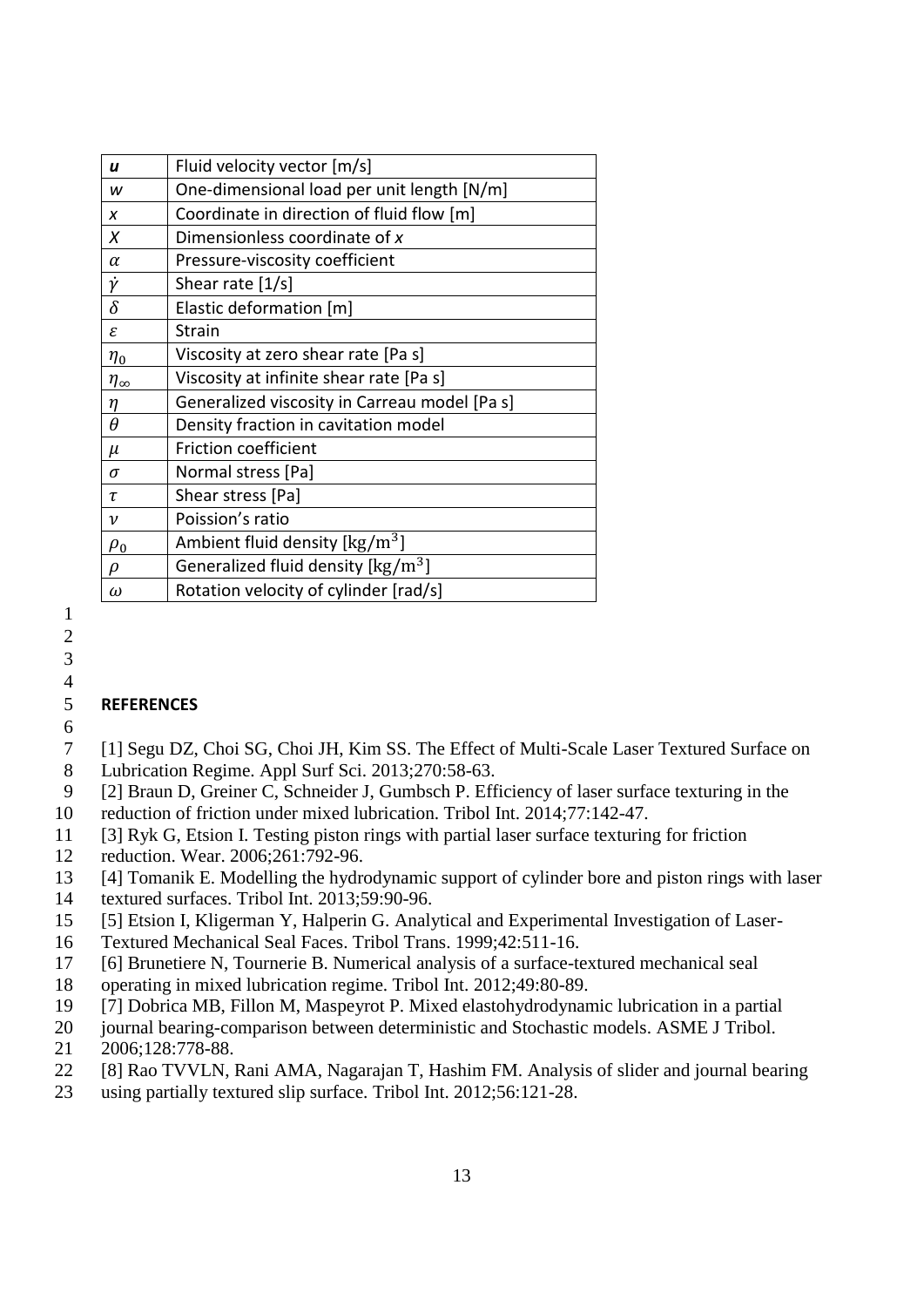- <span id="page-13-0"></span>1 [9] Dobrica MB, Fillon M, Pascovici MD, Cicone T. Optimizing surface texture for
- hydrodynamic lubricated contacts using a mass-conserving numerical approach. Proc Inst Mech 3 Eng, Part J: J Eng Tribol. 2010;224:737-50.
- <span id="page-13-1"></span>4 [10] Sharma SC, Yadav SK. Performance analysis of a fully textured hybrid circular thrust pad
- 5 bearing system operating with non-Newtonian lubricant. Tribol Int. 2014;77:50-64.
- <span id="page-13-2"></span>6 [11] de Boer GN, Hewson RW, Thompson HM, Gao L, Toropov VV. Two-scale EHL: 3D
- 7 Topography in Slider Bearings. Tribol Int. 2014;79:111-25.
- <span id="page-13-3"></span>8 [12] Gao LM, Hewson R. A Multiscale Framework for EHL and Micro-EHL. Tribol Trans.<br>9 2012:55:713-22. 9 2012;55:713-22.
- 10 [13] Hao LC, Meng YG, Chen C. Experimental investigation on effects of surface texturing on
- <span id="page-13-4"></span>11 lubrication of initial line contacts. Lubr Sci. 2014;26:363-73.<br>12 [14] Janakiraman S, Klit P, Jensen NS, Gronbaek J. Observat
- [14] Janakiraman S, Klit P, Jensen NS, Gronbaek J. Observations on the effects of grooved
- <span id="page-13-5"></span>13 surfaces on the interfacial torque in highly loaded rolling and sliding tests. Tribol Int.
- 14 2015;81:179-89.
- <span id="page-13-6"></span>15 [15] Marian VG, Predescu A, Pascovici MD. Theoretical analysis of an infinitely wide rigid
- 16 cylinder rotating over a grooved surface in hydrodynamic conditions. Proc Inst Mech Eng, Part
- <span id="page-13-7"></span>17 J: J Eng Tribol. 2010;224:757-63.
- 18 [16] Vrbka M, Krupka I, Samanek O, Svoboda P, Vaverka M, Hartl M. Effect of surface
- <span id="page-13-8"></span>19 texturing on lubrication film formation and rolling contact fatigue within mixed lubricated non-
- 20 conformal contacts. Meccanica. 2011;46:491-98.
- <span id="page-13-9"></span>21 [17] Wang XL, Liu W, Zhou F, Zhu D. Preliminary Investigation of the Effect of Dimple Size
- 22 on Friction in Line Contacts. Tribol Int. 2009;42:1118-23.
- <span id="page-13-10"></span>23 [18] Zhu D, Nanbu T, Ren N, Yasuda Y, Wang QJ. Model-Based Virtual Surface Texturing for
- 24 Concentrated Conformal-Contact Lubrication. Proc Inst Mech Eng, Part J: J Eng Tribol.
- <span id="page-13-11"></span>25 2010;224:685-96.
- 26 [19] Kaneta M, Guo F, Wang J, Krupka I, Hartl M. Formation of Micro-Grooves Under Impact Loading in Elliptical Contacts with Surface Ridges. Tribol Int. 2013:65:336-45.
- <span id="page-13-12"></span>27 Loading in Elliptical Contacts with Surface Ridges. Tribol Int. 2013;65:336-45.
- 28 [20] Mourier L, Mazuyer D, Ninove FP, Lubrecht AA. Lubrication Mechanisms with Laser-
- <span id="page-13-13"></span>29 Surface-Textured Surfaces in Elastohydrodynamic Regime. Proc Inst Mech Eng, Part J: J Eng
- 30 Tribol. 2010;224:697-711.
- <span id="page-13-14"></span>31 [21] Minet C, Brunetiere N, Tournerie B. A Deterministic Mixed Lubrication Model for
- 32 Mechanical Seals. ASME J Tribol. 2011;133.
- 33 [22] de Kraker A, Ostayen R, Beek A, Rixen D. A Multiscale Method Modelling Surface
- <span id="page-13-15"></span>34 Texture Effects. ASME J Tribol. 2007;129:221-30.
- <span id="page-13-16"></span>35 [23] Demirci I, Mezghani S, Yousfi M, El Mansori M. Multiscale Analysis of the Roughness
- 36 Effect on Lubricated Rough Contact. ASME J Tribol. 2014;136.
- <span id="page-13-17"></span>37 [24] Jai M, Bou-Said B. A Comparison of Homogenization and Averaging Techniques for the
- 38 Treatment of Roughness in Slip-Flow-Modified Reynolds Equation. ASME J Tribol.
- 39 2002;124:327-35.
- 40 [25] Nyemeck AP, Brunetiere N, Tournerie B. A Multiscale Approach to the Mixed Lubrication
- 41 Regime: Application to Mechanical Seals. Tribol Lett. 2012;47:417-29.
- 42 [26] Sahlin F, Larsson R, Almqvist A, Lugt P, Marklund P. A Mixed Lubrication Model
- 43 Incorporating Measured Surface Topography. Part 1: Theory of Flow Factors. Proc Inst Mech
- 44 Eng, Part J: J Eng Tribol. 2010;224:335-51.
- 45 [27] Patir N, Cheng HS. Average Flow Model for Determining Effects of 3-Dimensional
- 46 Roughness on Partial Hydrodynamic Lubrication. ASME J Lubric Tech. 1978;100:12-17.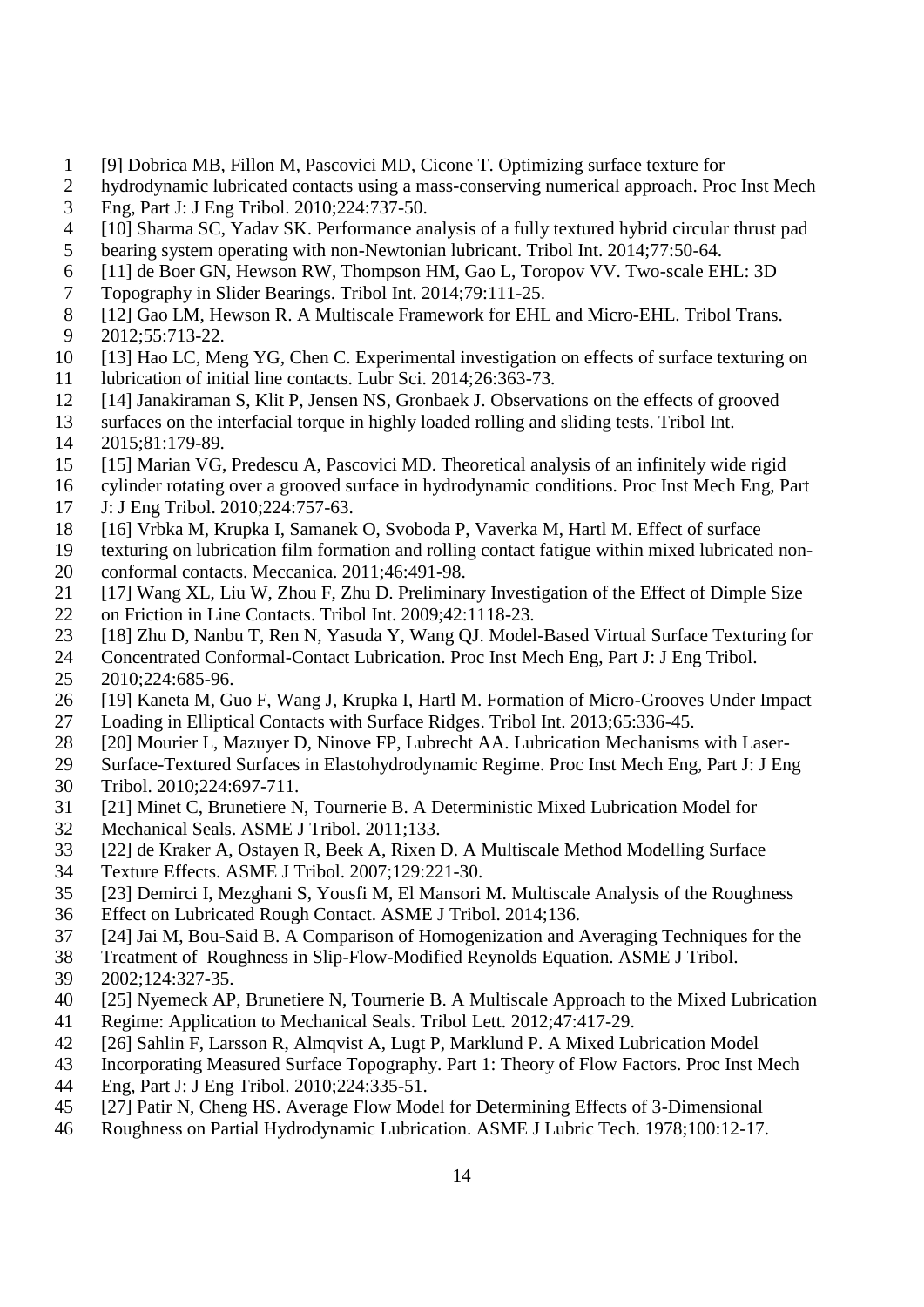- 1 [28] Shen C, Khonsari MM. On the Magnitude of Cavitation Pressure of Steady-State
- 2 Lubrication. Tribol Lett. 2013;51:153-60.
- 3 [29] Olver AV, T Fowell M, Spikes HA, Pegg IG. 'Inlet Suction', A Load Support Mechanism in
- 4 Non-Convergent, Pocketed, Hydrodynamic Bearings. Proc Inst Mech Eng, Part J: J Eng Tribol.
- 5 2006;220:105-08.
- 6 [30] Ausas R, Ragot P, Leiva J, Jai M, Bayada G, Buscaglia GC. The Impact of the Cavitation
- 7 Model in The Analysis of Microtextured Lubricated Journal Bearings. ASME J Tribol. 8 2007;129:868-75.<br>9 5311 Oiu Y. Khons
- [31] Qiu Y, Khonsari MM. On the Prediction of Cavitation in Dimples Using a Mass-
- 10 Conservative Algorithm. ASME J Tribol. 2009;131:041702.
- 11 [32] Shi X, Ni T. Effects of Groove Textures on Fully Lubricated Sliding with Cavitation.
- 12 Tribol Int. 2011;44:2022-28.
- 13 [33] Wahl R, Schneider J, Gumbsch P. In Situ Observation of Cavitation in Crossed
- 14 Microchannels. Tribol Int. 2012;55:81-86.
- 15 [34] Meng FM, Yang T. Preliminary Study on Mechanism of Cavitation in Lubricant of
- 16 Textured Sliding Bearing. Proc Inst Mech Eng, Part J: J Eng Tribol. 2013;227:695-708.
- 17 [35] E W, Engquist B. The Heterogeneous Multi-Scale Methods. Comm in MathSci. 2003;1:87- 18 133.
- 19 [36] Gao L, Hewson RW. A Multi-Scale Framework for EHL and Micro-EHL. International
- 20 Tribology Conference (ITC), Hiroshima, Japan, 2011.
- 21 [37] Green n, A.E. , Rivlin RS, Shield RT. General theory of small elastic deformations
- 22 superposed on large elastic deformations. Proc Roy Soc A. 1952;211:128-54.
- 23 [38] Dowson D, Higginson GR. Elasto-Hydrodynamic Lubrication, the Fundamentals of Roller
- 24 and Gear Lubrication: Pergamon Press, Oxford; 1966.
- 25 [39] Barus C. Isotherms, Isopiestics and Isometrics Relative to Viscosity. Am J Sci. 1893;45:87- 26 96.<br>27 [40]
- [40] Bair S, Qureshi F. The Generalized Newtonian Fluid Model and Elastohydrodynamic Film
- 28 Thickness. ASME J Tribol. 2003;125:70-75.
- 29 [41] Almqvist T, Larsson R. The Navier-Stokes Approach for Thermal EHL Line Contact
- 30 Solutions. Tribol Int. 2002;35:163-70.
- 31 [42] Habchi W, Vergne P, Bair S, Andersson O, Eyheramendy D, Morales-Espejel GE.
- 32 Influence of Pressure and Temperature Dependence of Thermal Properties of a Lubricant on the
- 33 Behaviour of Circular TEHD Contacts. Tribol Int. 2010;43:1842-50.
- 34 [43] Dorf RC. The Engineering Handbook. US: CRC Press; 2005.
- 35 [44] Barber C, Dobkin D, Huhdanpaa H. The Quickhull algorithm for convex hulls. ACM Trans
- 36 on Math Soft. 1996;22:469-83.
- 37 [45] Krupka I, Hartl M. The Effect of Surface Texturing on Thin EHD Lubrication Films. Tribol
- 38 Int. 2007;40:1100-10.
- 39
- 40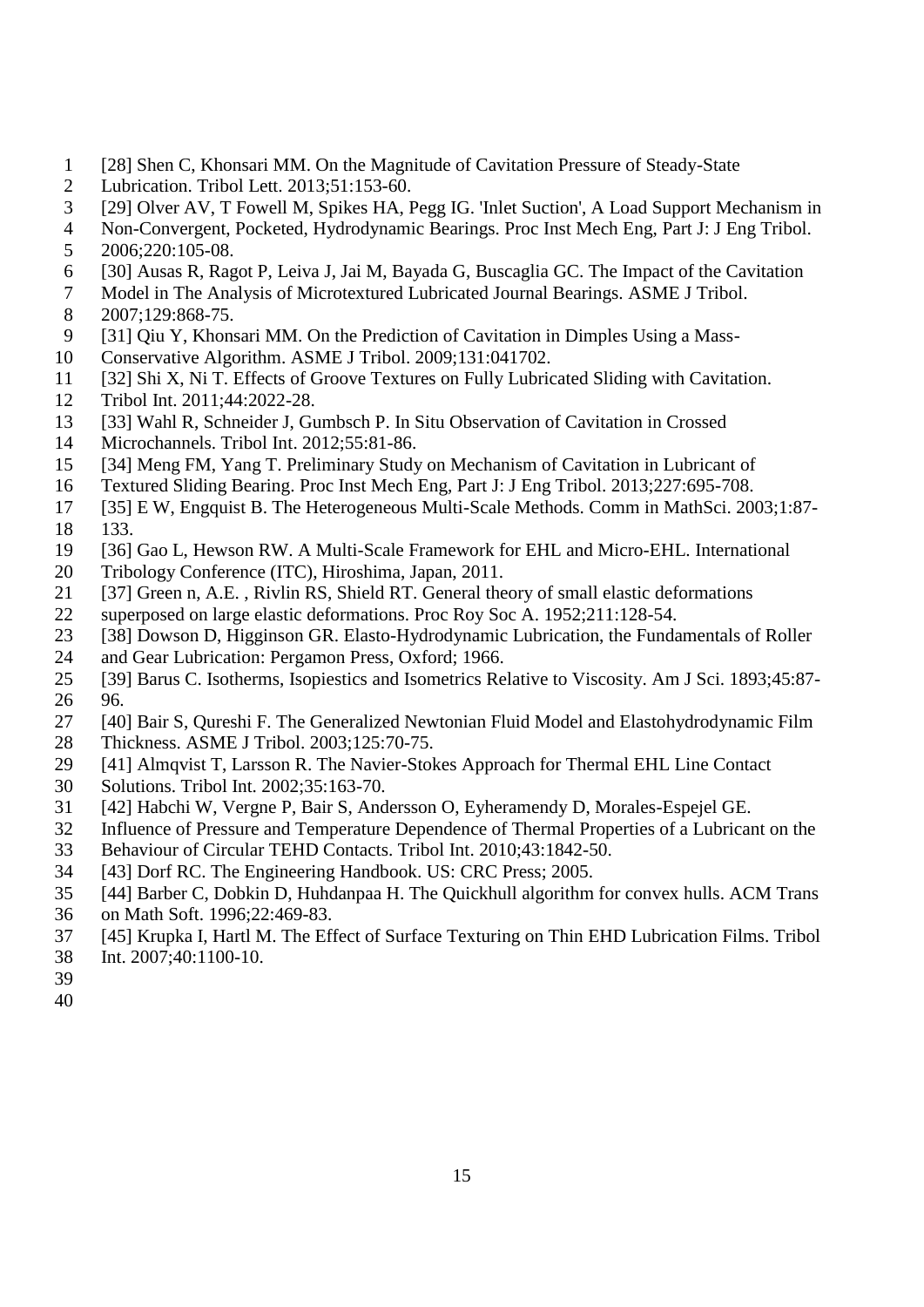| $\mathbf{1}$                | <b>Tables and Figures</b>                                                                                                                                                                                                                                                                                           |
|-----------------------------|---------------------------------------------------------------------------------------------------------------------------------------------------------------------------------------------------------------------------------------------------------------------------------------------------------------------|
| $\overline{c}$              |                                                                                                                                                                                                                                                                                                                     |
| 3                           | Table 1 Geometrical and material parameters                                                                                                                                                                                                                                                                         |
| $\overline{4}$              | <b>Table 2 Fluid Properties</b>                                                                                                                                                                                                                                                                                     |
| 5                           | Table 3 Date selection of small scale simulations                                                                                                                                                                                                                                                                   |
| 6<br>$\tau$<br>8<br>9<br>10 | Fig. 1 (a) Global geometry of a cylinder bearing in line contact, (b) micro pocket geometry of a<br>unit cell on the stationary wall surface<br>Fig. 2 Shear-thinning and piezo-viscous fluid property                                                                                                              |
| 11<br>12<br>13              | Fig. 3 Variations of the density fraction against fluid pressure described by hyperbolic tangent<br>function                                                                                                                                                                                                        |
| 14<br>15<br>16<br>17        | Fig. 4 Mesh sensitivity analysis on smooth surface: (a) relative errors in the large-scale pressure<br>and mass flow rate using the solution of the finest mesh (960) as reference, (b) the large-scale<br>pressure distributions, and (c) enlarged local pressure details of figure (b)                            |
| 18<br>19<br>20              | Fig. 5 Friction coefficient against ratio $(d/L)$ and the minimum film thickness against cell depth<br>(d)                                                                                                                                                                                                          |
| 21<br>22<br>23<br>24<br>25  | Fig. 6 Newtonian solutions: (a) pressure and density fraction, (b) film thickness (textured<br>surface with optimal parameters compared to smooth surface), (c) small scale pressure and (d)<br>density fraction variations at different locations convergent zone $X = [0.85, 1.9]$ in the large<br>scale geometry |
| 26<br>27<br>28<br>29        | Fig. 7 Piezo-viscous solutions: (a) pressure and viscosity, (b) film thickness (textured surface<br>with optimal parameters compared to smooth surface; the arrow shows location of the<br>minimum film thickness)                                                                                                  |
| 30<br>31<br>32<br>33        | Fig. 8 Shear-thinning solutions: (a) pressure and viscosity, (b) film thickness (textured surface<br>with optimal parameters compared to smooth surface; the arrow shows location of the<br>minimum film thickness)                                                                                                 |
| 34<br>35<br>36<br>37        | Fig. 9 Shear-thinning and piezo-viscous solutions: (a) pressure and viscosity, (b) film thickness<br>(textured surface with optimal parameters compared to smooth surface; the arrow shows<br>location of the minimum film thickness)                                                                               |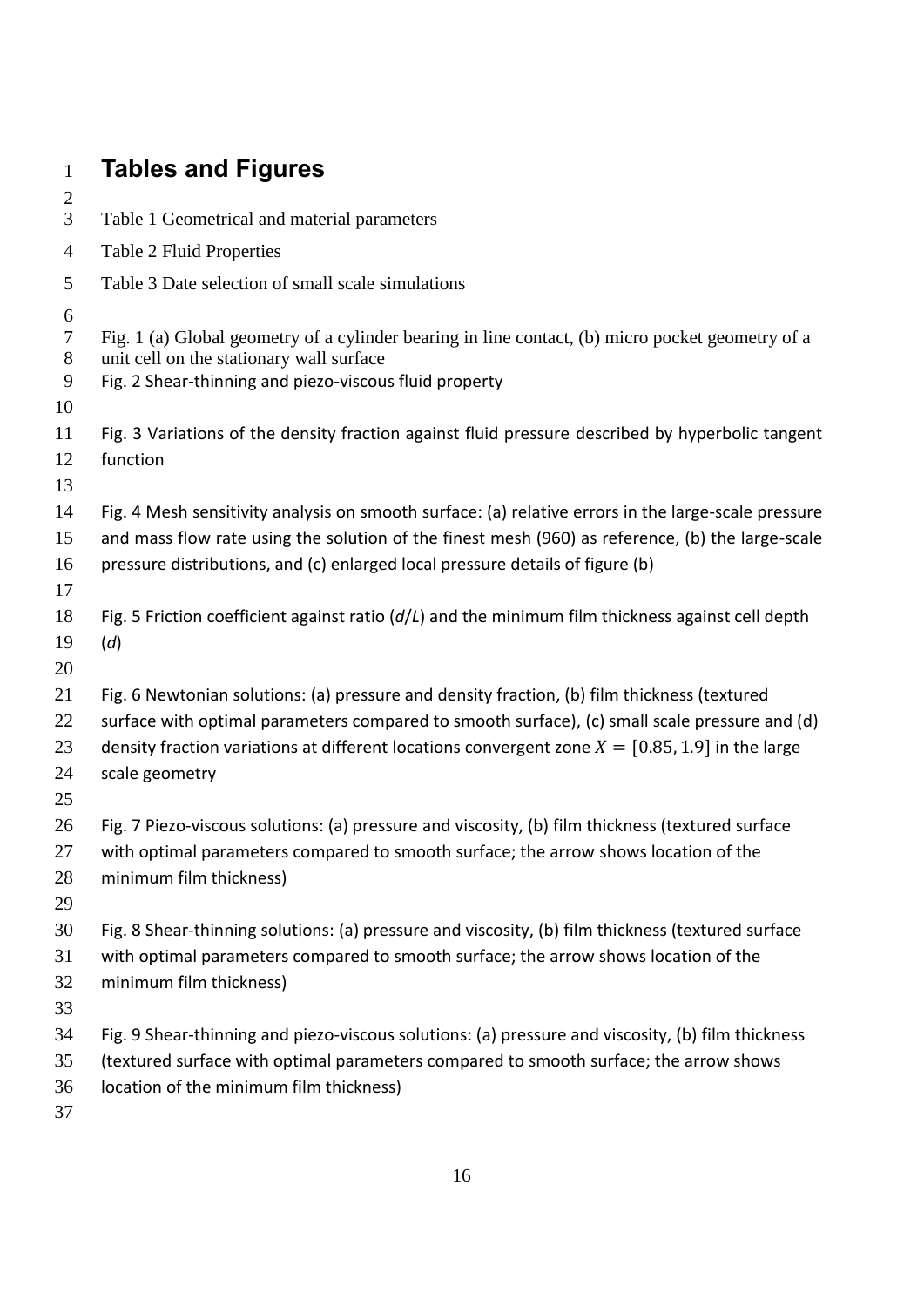| I able T Geometrical and material parameters |                            |  |  |
|----------------------------------------------|----------------------------|--|--|
| Cylinder radius                              | $r = 25$ mm                |  |  |
| Micro pocket length                          | $L = 20 \mu m - 200 \mu m$ |  |  |
| Micro pocket depth                           | $d = 5 \mu m - 30 \mu m$   |  |  |
| Young's modulus of PTFE                      | $E = 0.5$ GPa              |  |  |
| Poisson's ratio of PTFE                      | $v = 0.4$                  |  |  |
| Sliding speed of smooth surface              | $u = 2 m/s$                |  |  |

2 Table 1 Geometrical and material parameters

Table 2 Fluid Properties

| Ambient pressure                    | $p_a = 10^5$ Pa                         |
|-------------------------------------|-----------------------------------------|
| Ambient fluid density               | $\rho_0 = 870 \text{ kg/m}^3$           |
| Viscosity at zero shear rate        | $\eta_0 = 0.01$ Pas                     |
| Viscosity at infinite shear rate    | $\eta_{\infty} = 0.006$ Pas             |
| Density-pressure coefficient        | $c_1 = 5.9 \times 10^8$ Pa              |
|                                     | $c_2 = 1.34$                            |
| Pressure-viscosity coefficient      | $\alpha$                                |
|                                     | $= 2.2 \times 10^{-8}$ Pa <sup>-1</sup> |
| Critical stress at ambient pressure | $G_{cr} = 2 \times 10^4$ Pa             |
| Power in Carreau viscosity model    | $m = 0.6$                               |
| Constants in cavitation model       | $k_1 = 5$                               |
|                                     | $k_2 = 1.5 \times 10^5$ Pa              |
|                                     |                                         |

Table 3 Date selection of small scale simulations

|                     | Range                                                   | Number of  |
|---------------------|---------------------------------------------------------|------------|
|                     |                                                         | mesh point |
| Gap                 | $1 - 55 \mu m$                                          |            |
| Pressure gradient   | $-2e10 - 2e10$ (N/m <sup><math>\triangle</math>3)</sup> |            |
| Cell inlet pressure | $-0.2 - 4$ (MPa)                                        |            |

 $\frac{1}{2}$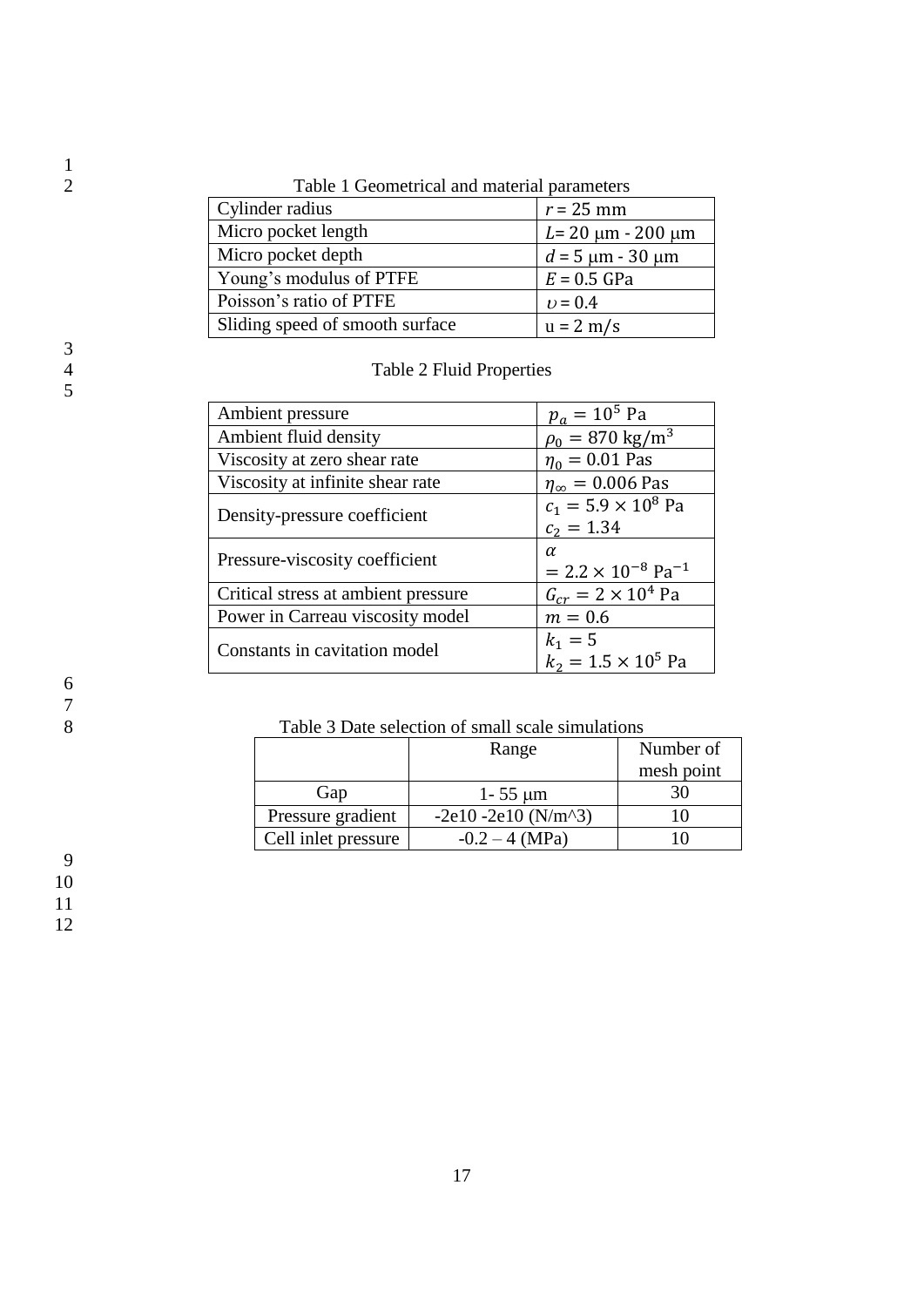

$$
\sqrt{(L/5)^2 + d^2}.)
$$

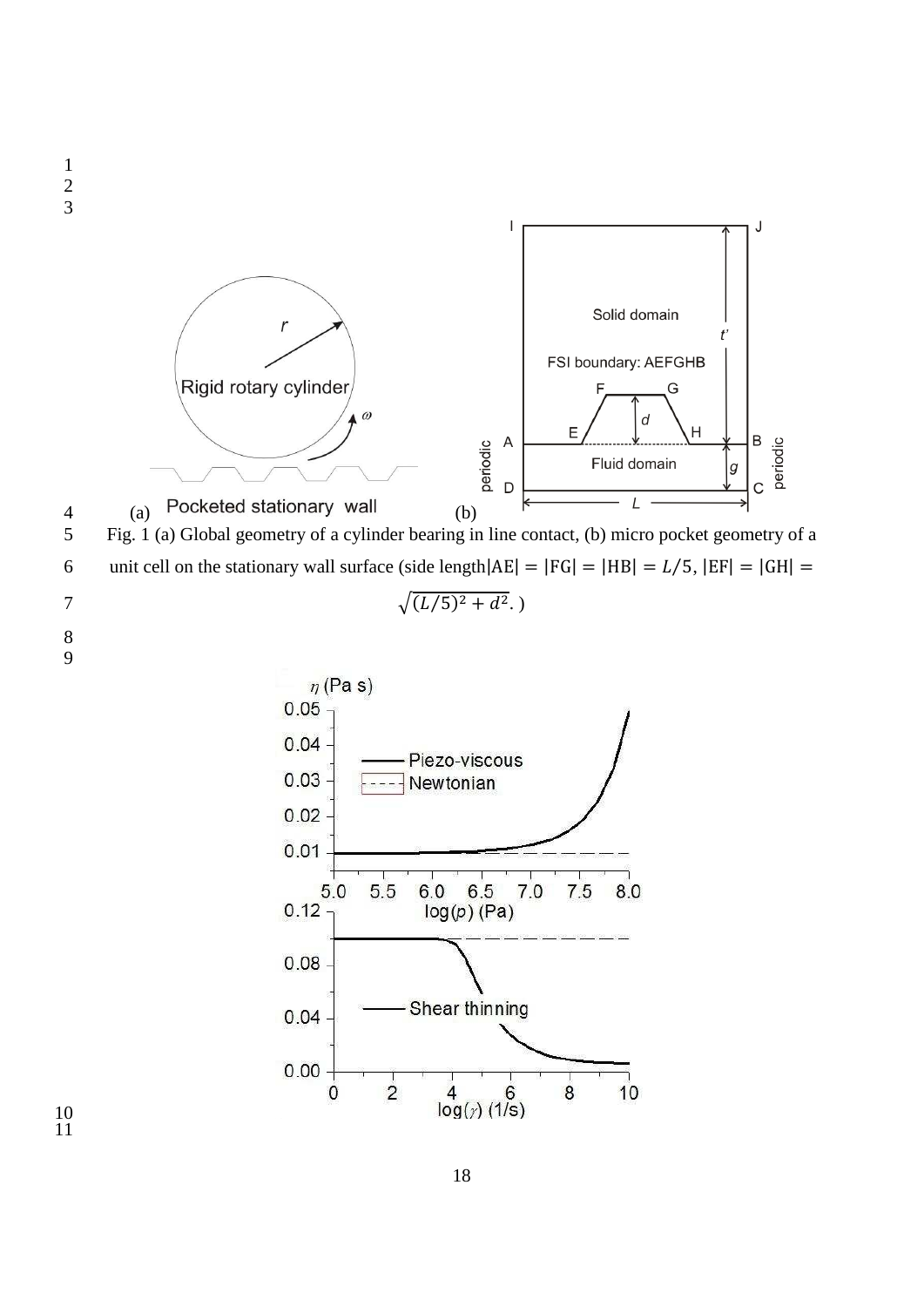Fig. 2 Shear-thinning and piezo-viscous fluid property



 

 

Fig. 3 Variations of the density fraction against fluid pressure described by hyperbolic tangent<br>8 function function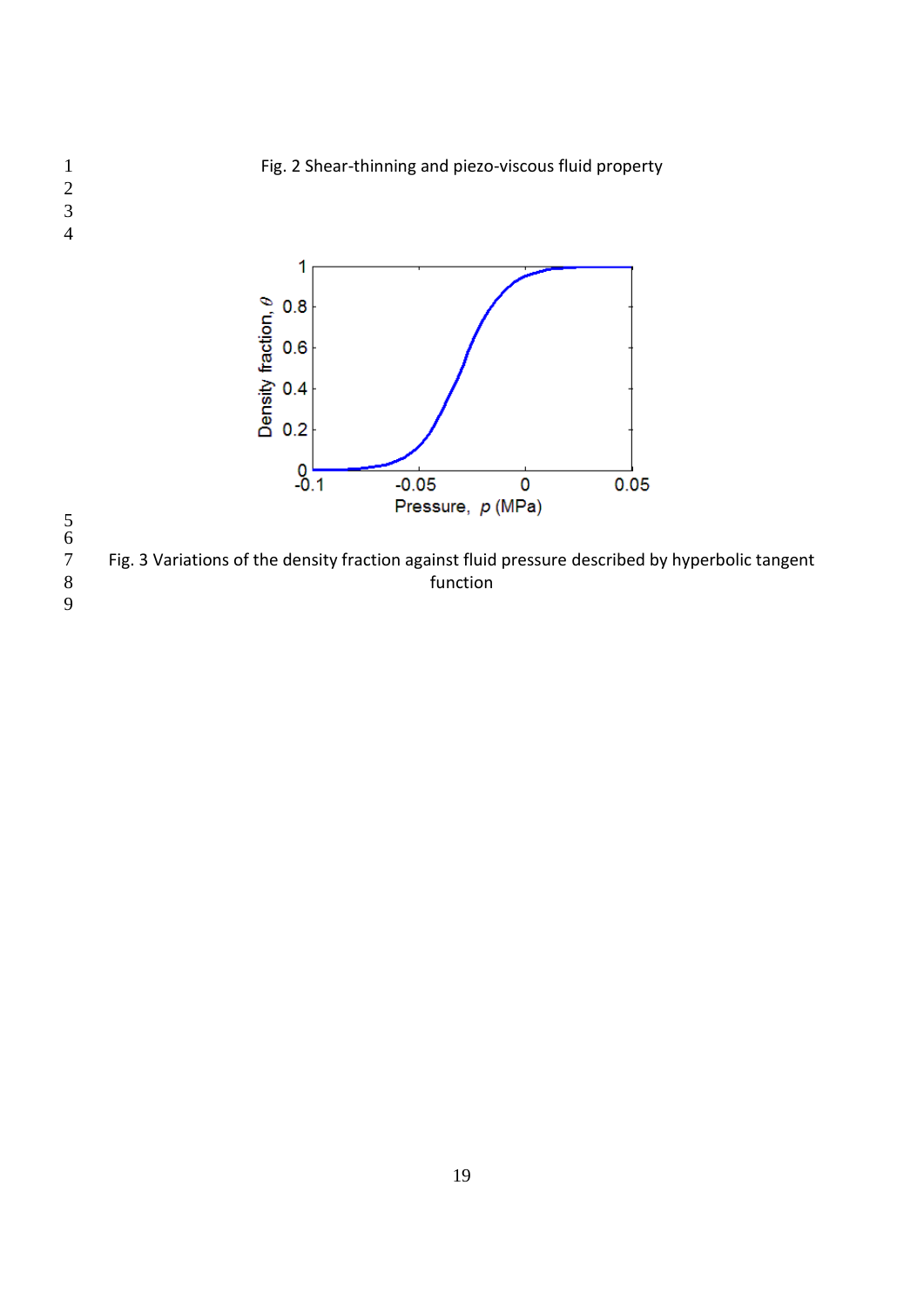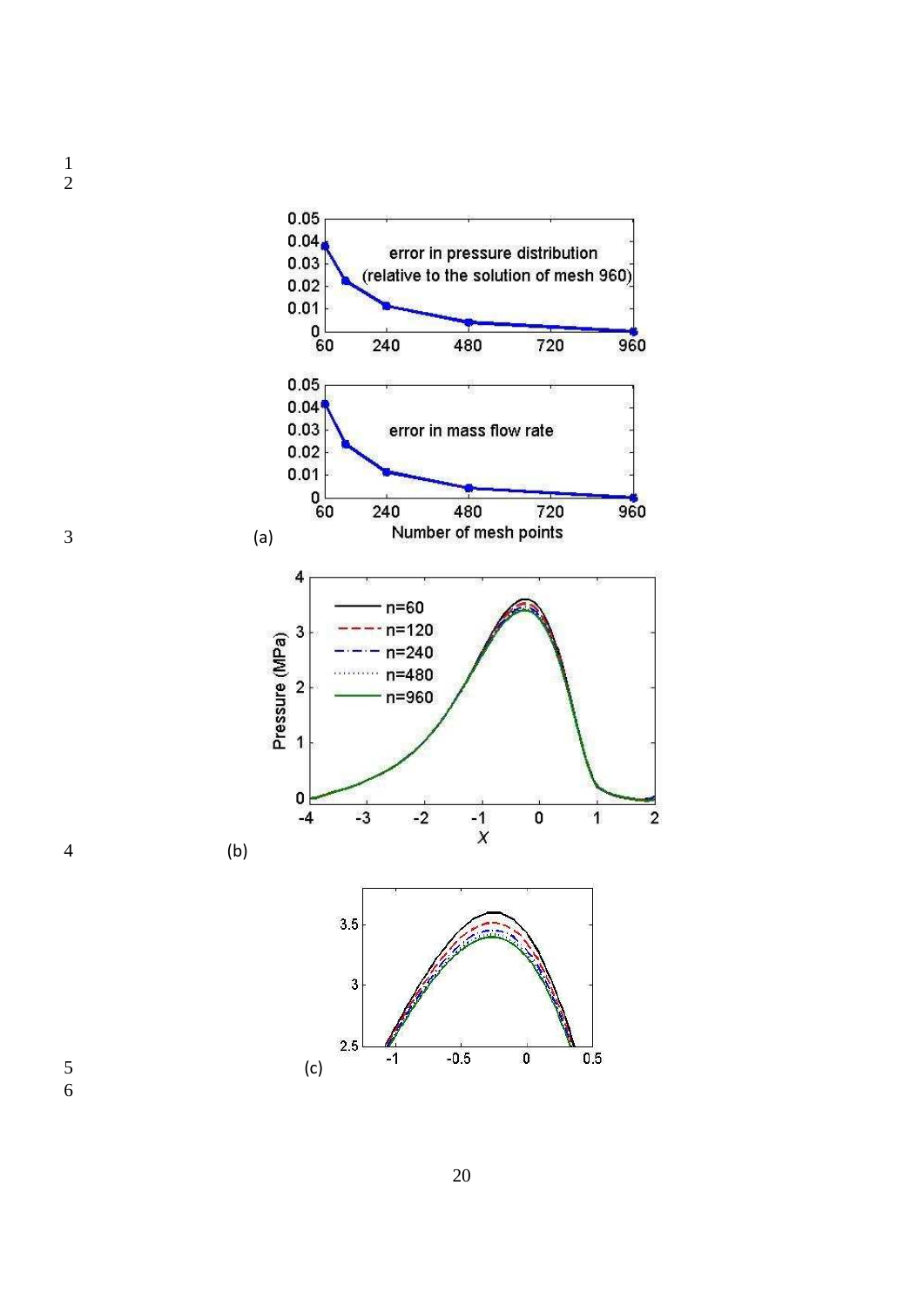- 1 Fig. 4 Mesh sensitivity analysis on smooth surface: (a) relative errors in the large-scale pressure<br>2 and mass flow rate using the solution of the finest mesh (960) as reference, (b) the large-scale
- 2 and mass flow rate using the solution of the finest mesh (960) as reference, (b) the large-scale<br>3 pressure distributions, and (c) enlarged local pressure details of figure (b) pressure distributions, and (c) enlarged local pressure details of figure (b)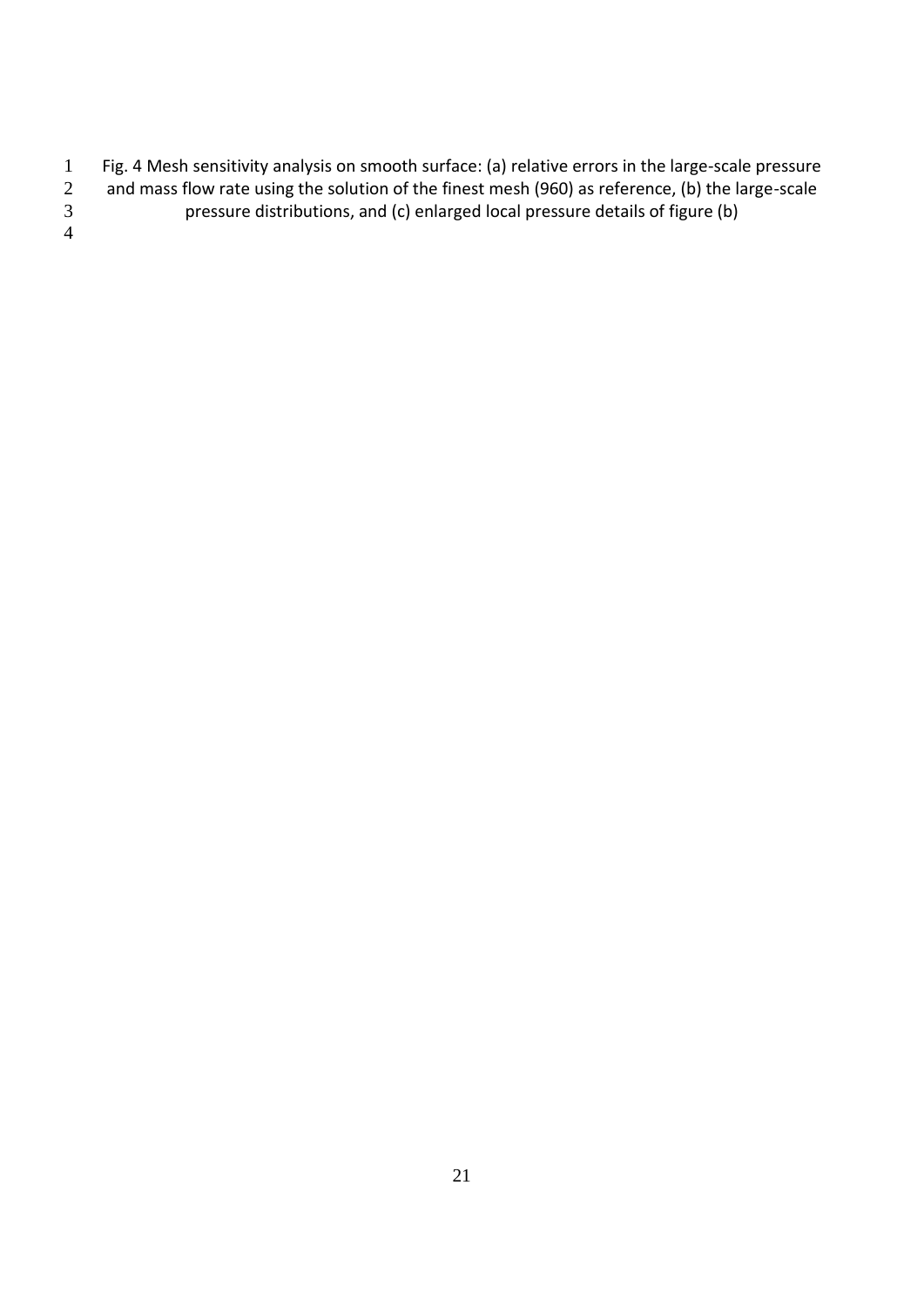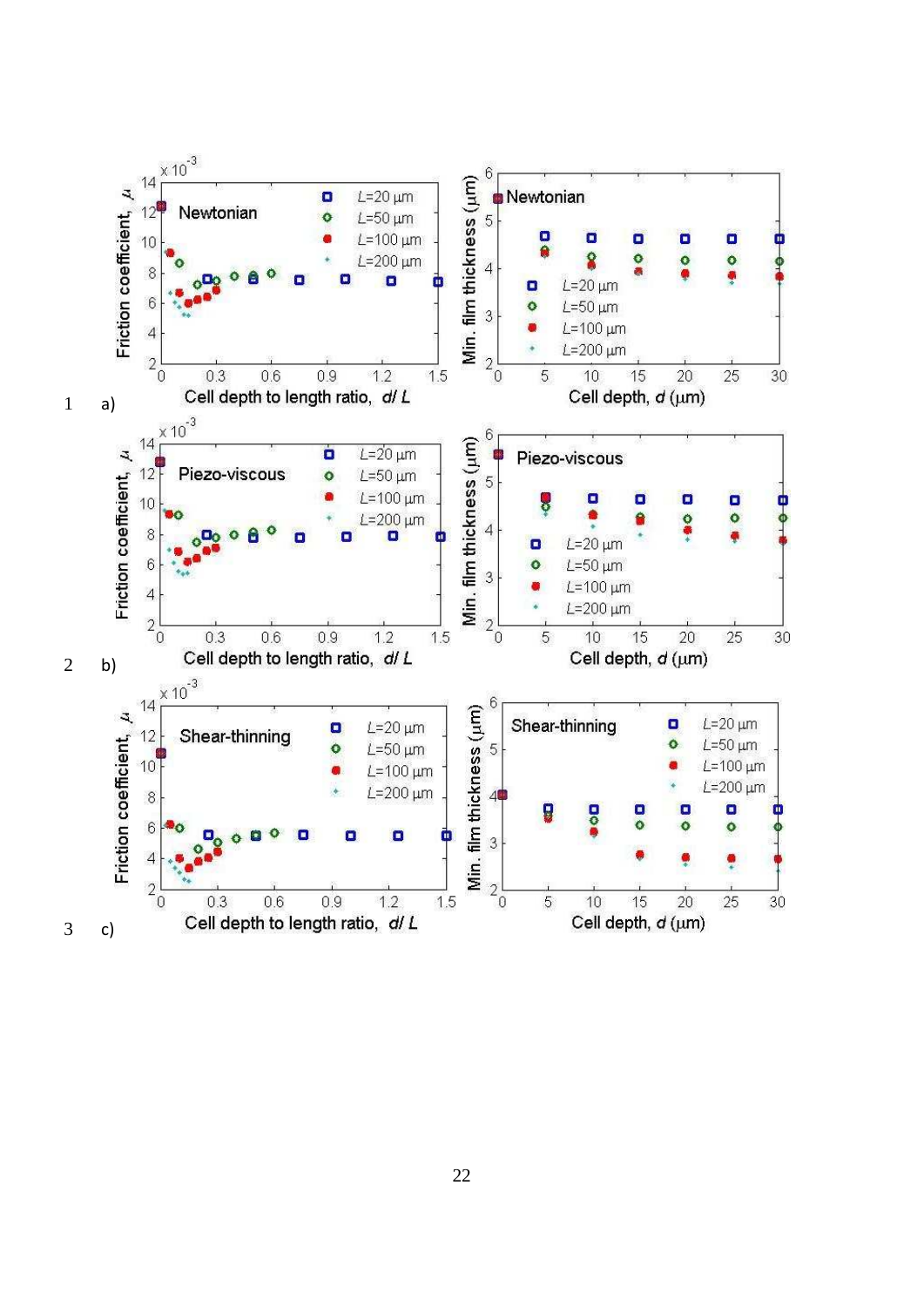

Fig. 5 Friction coefficient against ratio (*d*/*L*) (left) and the minimum film thickness against cell depth (*d*) (right); a) Newtonian; b) Peizo-viscous; c) Shear-thinning; d) Shear-thinning & Piezo-

- viscous
- 
- 
- 
-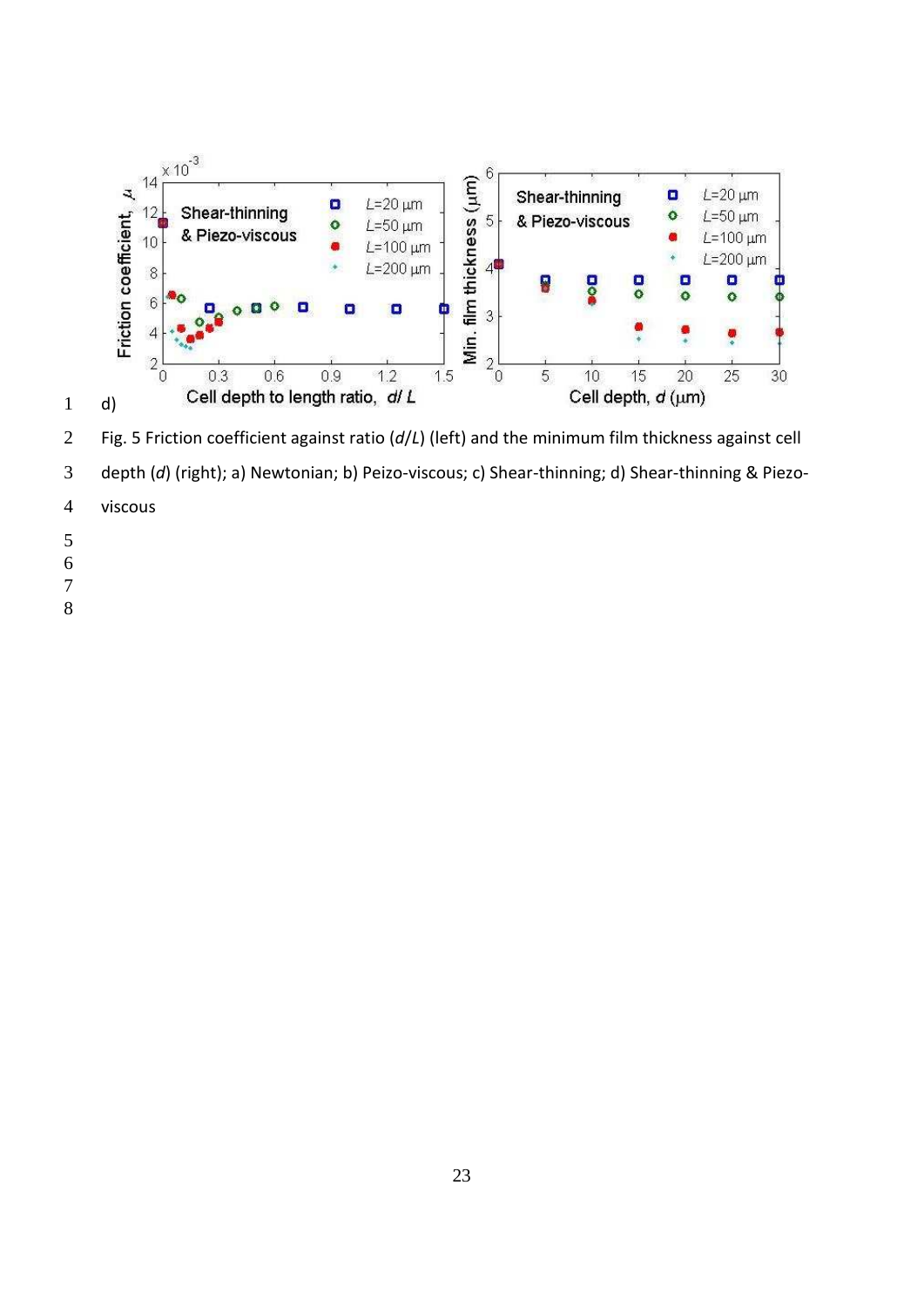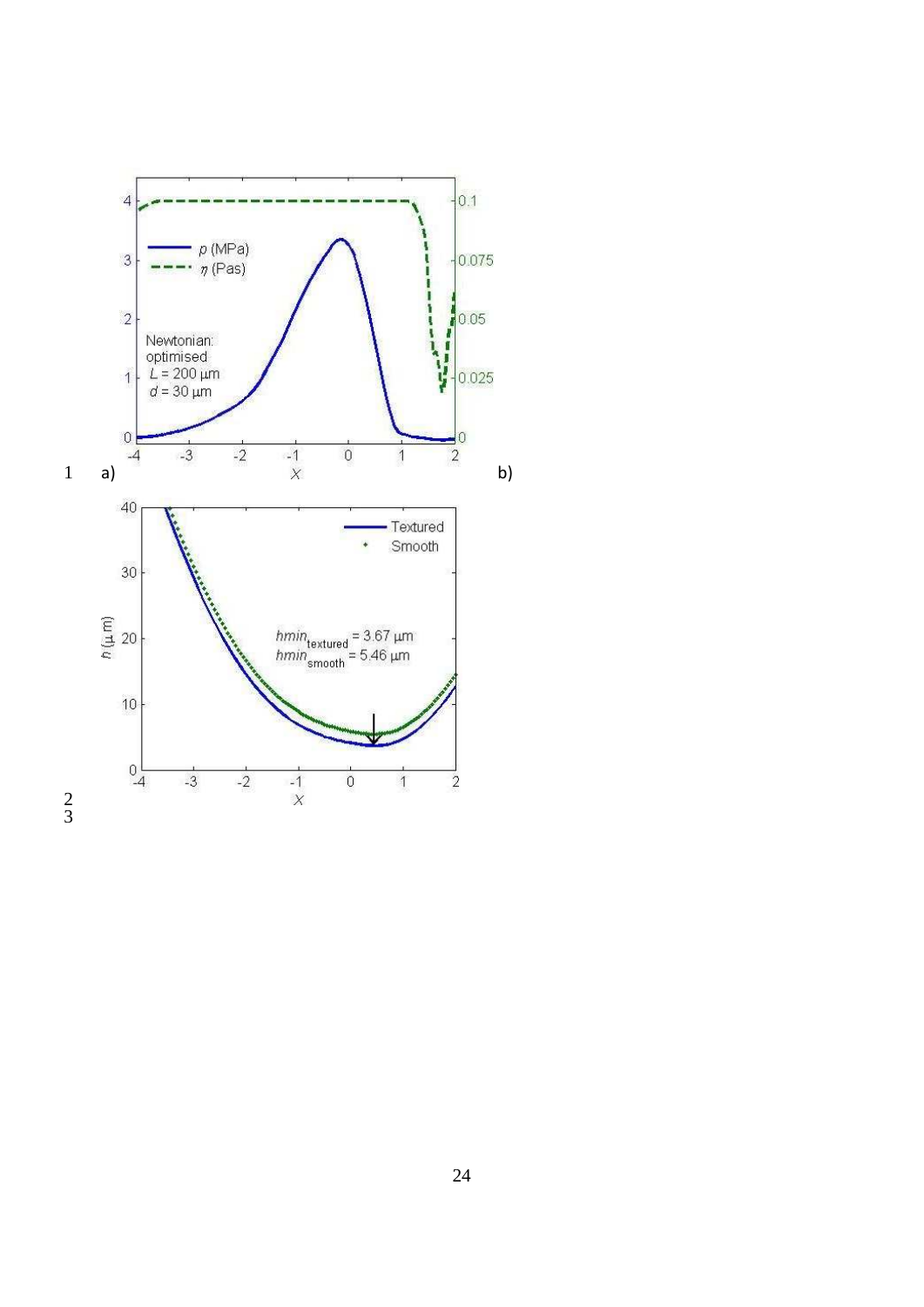

Fig. 6 Newtonian solutions: (a) pressure and viscosity fraction, (b) film thickness (textured

- surface with optimal parameters compared to smooth surface), (c) small scale pressure and (d)
- 6 density fraction variations at different locations convergent zone  $X = [0.85, 1.9]$  in the large<br>7 scale geometry
- scale geometry
-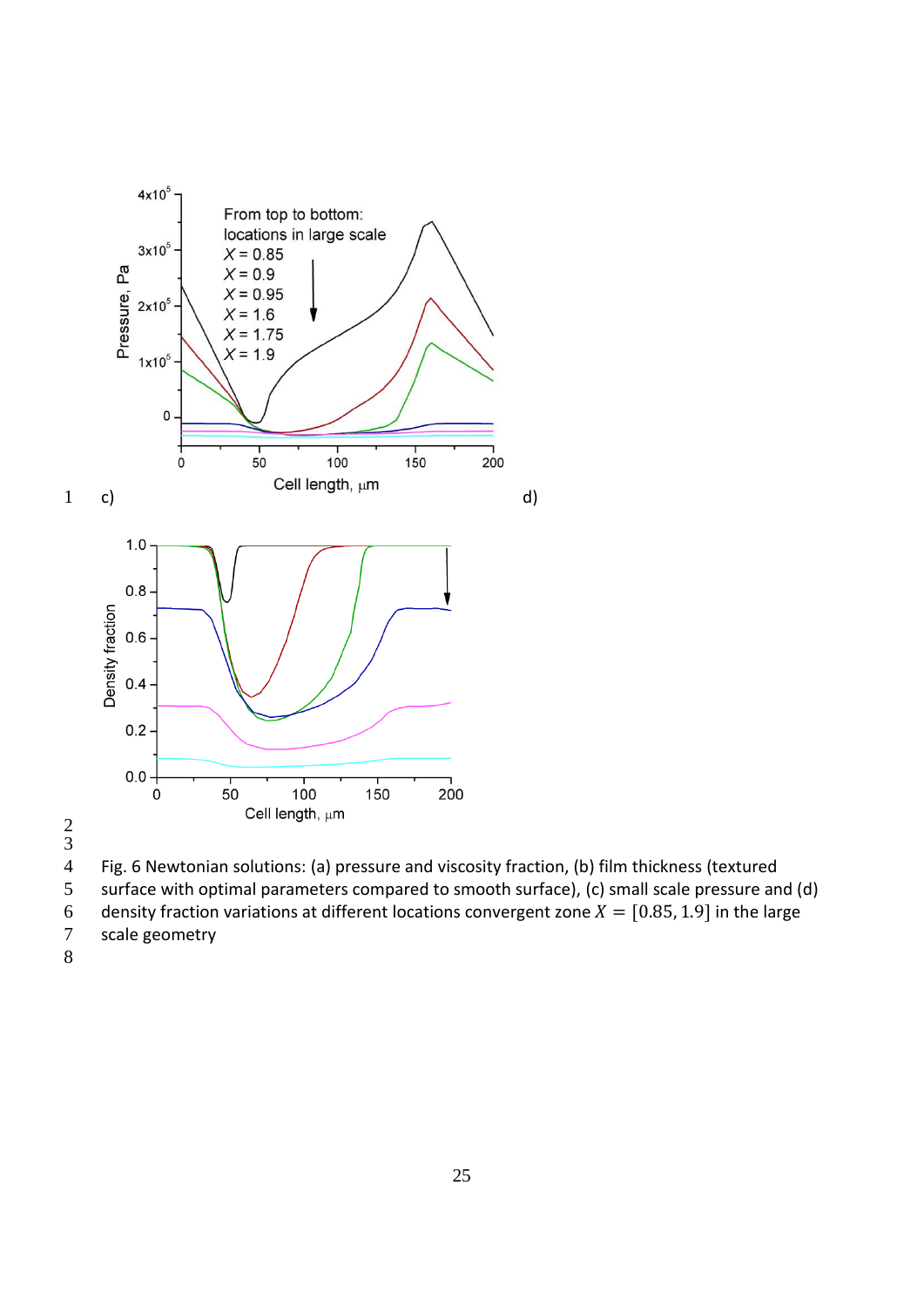





- with optimal parameters compared to smooth surface; the arrow shows location of the
- minimum film thickness)